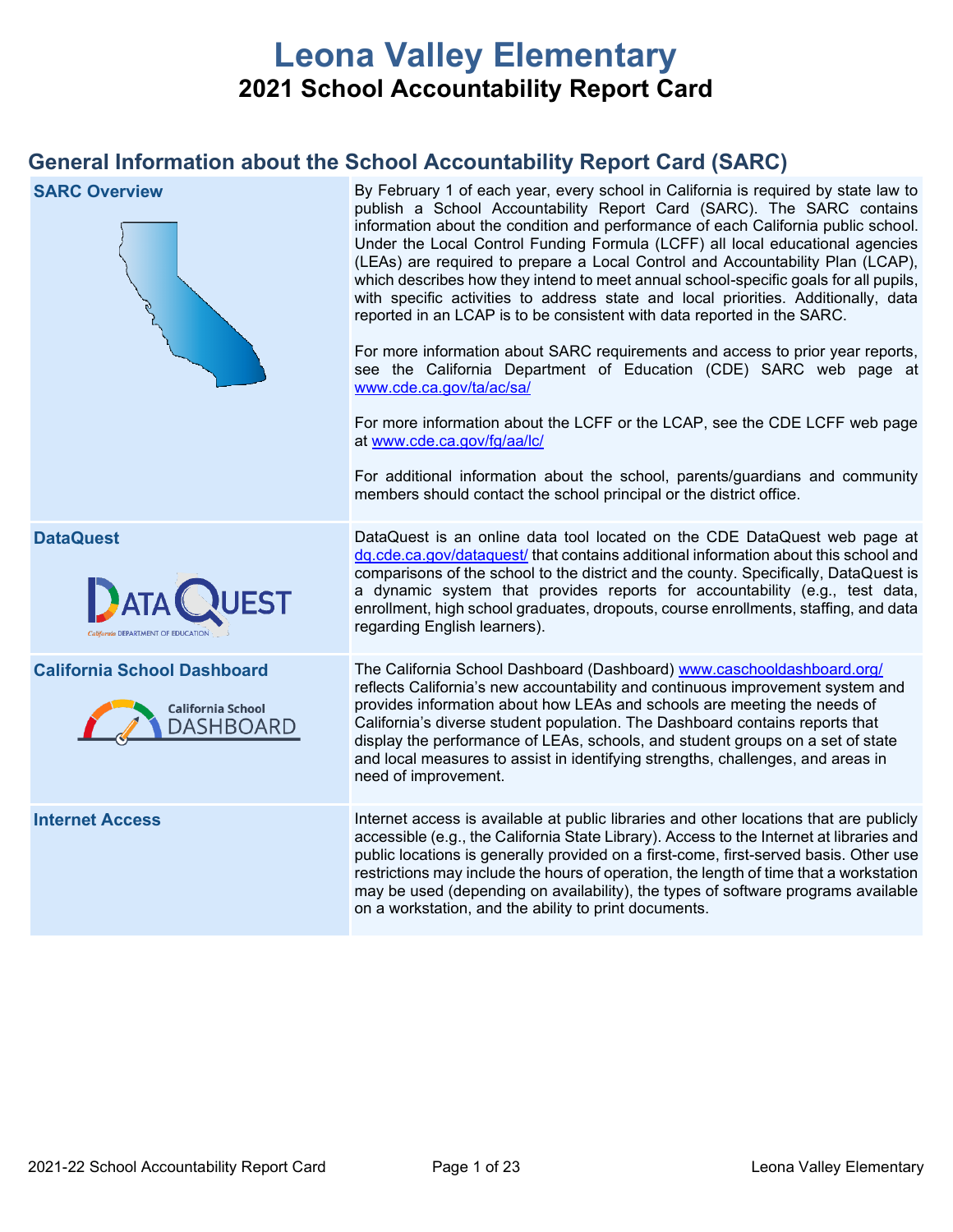## **2021-22 School Contact Information**

| <b>School Name</b>                                 | Leona Valley Elementary    |  |  |  |  |
|----------------------------------------------------|----------------------------|--|--|--|--|
| <b>Street</b>                                      | 9063 W Leona Avenue        |  |  |  |  |
| City, State, Zip                                   | Leona Valley, CA 93551     |  |  |  |  |
| <b>Phone Number</b>                                | $(661)$ 948-9010           |  |  |  |  |
| <b>Principal</b>                                   | Reyna Smith                |  |  |  |  |
| <b>Email Address</b>                               | r.smith@westside.k12.ca.us |  |  |  |  |
| <b>School Website</b>                              |                            |  |  |  |  |
| County-District-School (CDS) Code 19-65102-6023576 |                            |  |  |  |  |

| <b>2021-22 District Contact Information</b> |                                           |  |  |  |  |
|---------------------------------------------|-------------------------------------------|--|--|--|--|
| <b>District Name</b>                        | Westside Union Elementary School District |  |  |  |  |
| <b>Phone Number</b>                         | (661) 722-0716                            |  |  |  |  |
| Superintendent                              | Regina Rossall                            |  |  |  |  |
| <b>Email Address</b>                        | r.rossall@westside.k12.ca.us              |  |  |  |  |
| <b>District Website Address</b>             | www.westside.k12.ca.us                    |  |  |  |  |

### **2021-22 School Overview**

Leona Valley ia an urban-rural community located in the Antelope Valley approximately 90 miles northeast of Los Angeles. The community is a very diverse one. Many of the area residents are in a wide variety of professions including aircraft construction, agriculture, transportation, and allied people service. Numerous residents commute to the Greater Los Angeles area for employment. Edwards Air Force Base, Rockwell International, and Lockheed Aircraft Company are within close proximity. However, some people living in Leona Valley work as seasonal workers and laborers.

Founded in the early 1960's Leona Valley currently serves about 80 students in grades kindergarten through sixth grade. Leona Valley School is a small rural school that is more like an educational family. The staff consists of 4 highly qualified teachers, 14 classified support staff, and shared administrative staff working together with parents to provide a positive nurturing learning environment for students in grades kindergarten through sixth grades. Our greatest initiative is to provide the leadership that will facilitate a school environment which provides differentiated instruction to meet the needs of each student to the best of our ability. The educational program must be academically challenging, engage each student by linking the curriculum to previous knowledge and experience, and also be exciting to promote further exploration of new ideas. Parents, teachers, support staff, and administration all have an important role to encourage our students to become active learners. It is our sincere desire to provide expanded opportunities for our students to acquire the skills to become productive citizens in a vastly changing society. At Leona Valley School we pride ourselves in being able to maintain quality home-school communication. Working as a team we are able to deliver quality standards based instruction to students based on their individual needs.

#### **Mission Statement**

Through academic rigor, a growth mindset and creativity, Leona Valley Elementary School strives to develop confident leaders that are prepared for the 21st century.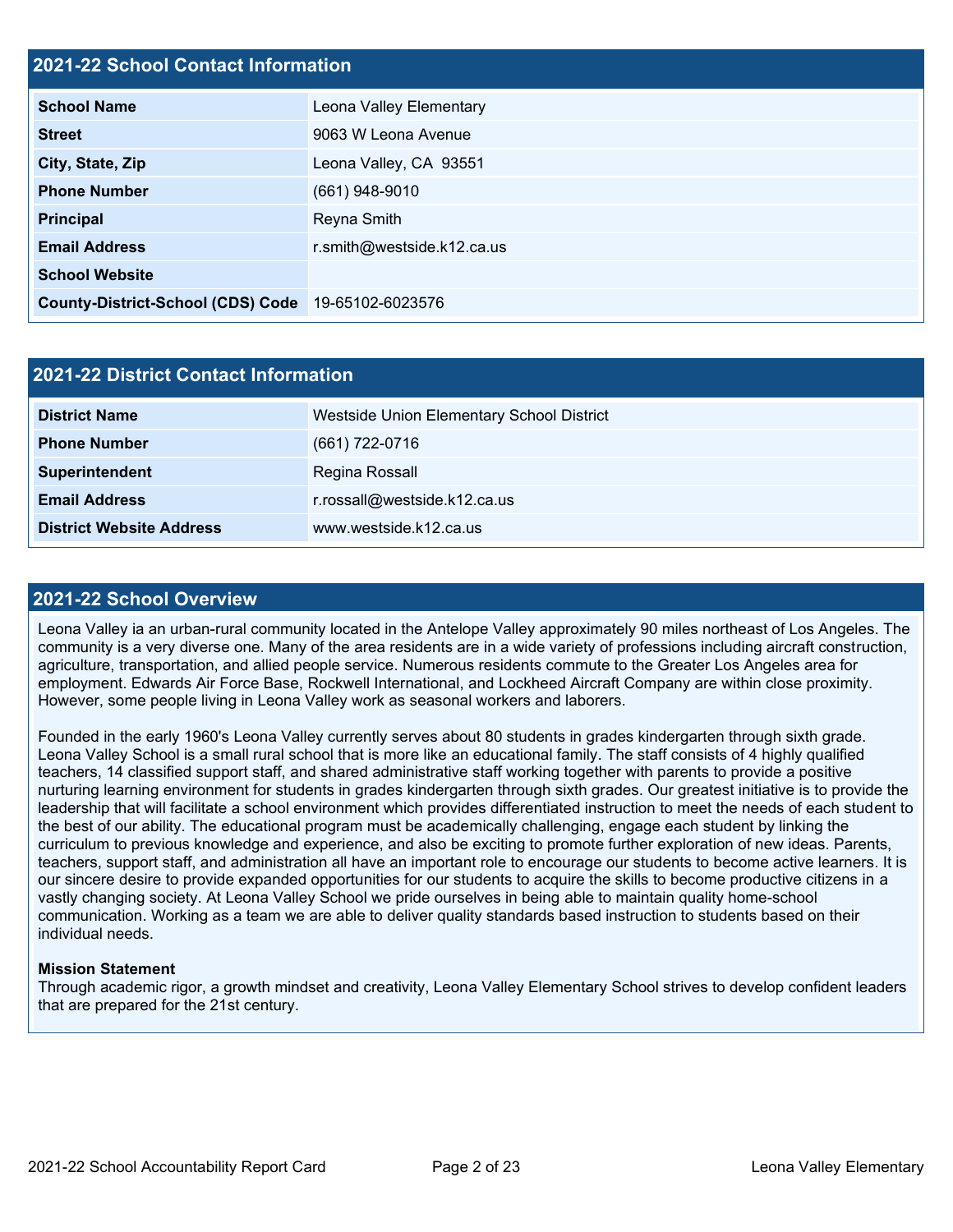## **About this School**

| 2020-21 Student Enrollment by Grade Level |                           |  |  |  |  |  |
|-------------------------------------------|---------------------------|--|--|--|--|--|
| <b>Grade Level</b>                        | <b>Number of Students</b> |  |  |  |  |  |
| Kindergarten                              | 7                         |  |  |  |  |  |
| Grade 1                                   | 8                         |  |  |  |  |  |
| Grade 2                                   | 10                        |  |  |  |  |  |
| Grade 3                                   | 10                        |  |  |  |  |  |
| Grade 4                                   | 14                        |  |  |  |  |  |
| Grade 5                                   | 5                         |  |  |  |  |  |
| <b>Total Enrollment</b>                   | 54                        |  |  |  |  |  |

## **2020-21 Student Enrollment by Student Group**

| <b>Student Group</b>                   | <b>Percent of Total Enrollment</b> |
|----------------------------------------|------------------------------------|
| <b>Hispanic or Latino</b>              | 33.3                               |
| <b>Two or More Races</b>               | 3.7                                |
| <b>White</b>                           | 63                                 |
| <b>English Learners</b>                | 1.9                                |
| <b>Socioeconomically Disadvantaged</b> | 25.9                               |
| <b>Students with Disabilities</b>      | 16.7                               |

## **A. Conditions of Learning State Priority: Basic**

The SARC provides the following information relevant to the State priority: Basic (Priority 1):

- Degree to which teachers are appropriately assigned and fully credentialed in the subject area and for the pupils they are teaching;
- Pupils have access to standards-aligned instructional materials; and
- School facilities are maintained in good repair

Note: For more information refer to the Updated Teacher Equity Definitions web page at<https://www.cde.ca.gov/pd/ee/teacherequitydefinitions.asp>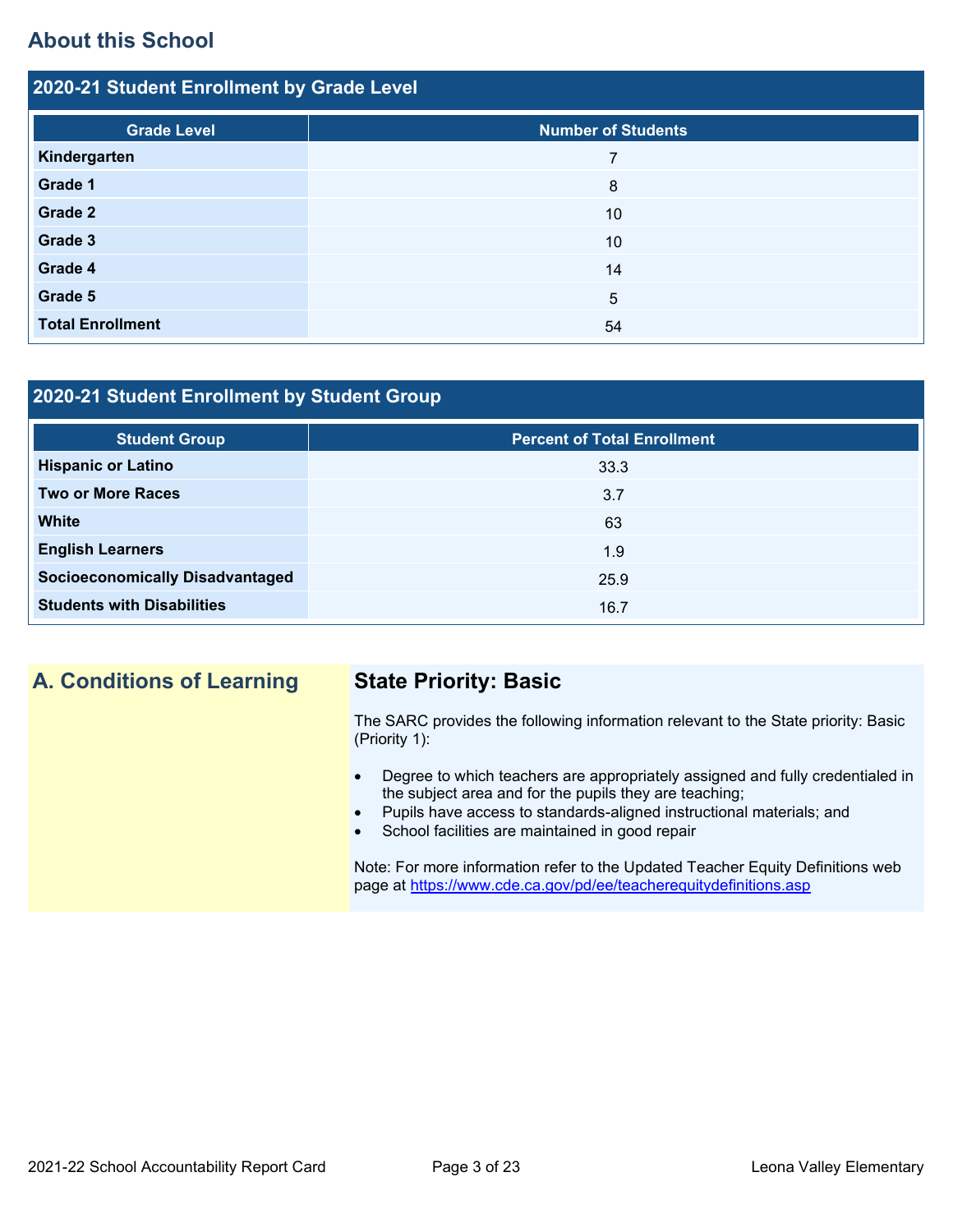| <b>2019-20 Teacher Preparation and Placement</b>                                                |         |  |  |  |  |
|-------------------------------------------------------------------------------------------------|---------|--|--|--|--|
| <b>Authorization/Assignment</b>                                                                 | 2019-20 |  |  |  |  |
| Fully (Preliminary or Clear) Credentialed for Subject and Student Placement (properly assigned) |         |  |  |  |  |
| <b>Intern Credential Holders Properly Assigned</b>                                              |         |  |  |  |  |
| Teachers Without Credentials and Misassignments ("ineffective" under ESSA)                      |         |  |  |  |  |
| Credentialed Teachers Assigned Out-of-Field ("out-of-field" under ESSA)                         |         |  |  |  |  |
| <b>Unknown</b>                                                                                  |         |  |  |  |  |
| <b>Total Teaching Positions</b>                                                                 |         |  |  |  |  |

Note: The data in this table is based on Full Time Equivalent (FTE) status. One FTE equals one staff member working full time; one FTE could also represent two staff members who each work 50 percent of full time. Additionally, an assignment is defined as a position that an educator is assigned to based on setting, subject, and grade level. An authorization is defined as the services that an educator is authorized to provide to students.

# **2019-20 Teachers Without Credentials and Misassignments (considered "ineffective" under ESSA) Authorization/Assignment 2019-20 Permits and Waivers Misassignments Vacant Positions Total Teachers Without Credentials and Misassignments**

| 2019-20 Credentialed Teachers Assigned Out-of-Field (considered "out-of-field" under ESSA) |         |  |  |  |
|--------------------------------------------------------------------------------------------|---------|--|--|--|
| Indicator                                                                                  | 2019-20 |  |  |  |
| <b>Credentialed Teachers Authorized on a Permit or Waiver</b>                              |         |  |  |  |

**Local Assignment Options**

**Total Out-of-Field Teachers**

| 2019-20 Class Assignments                                                                                                                           |         |
|-----------------------------------------------------------------------------------------------------------------------------------------------------|---------|
| Indicator                                                                                                                                           | 2019-20 |
| <b>Misassignments for English Learners</b><br>(a percentage of all the classes with English learners taught by teachers that are misassigned)       |         |
| No credential, permit or authorization to teach<br>(a percentage of all the classes taught by teachers with no record of an authorization to teach) |         |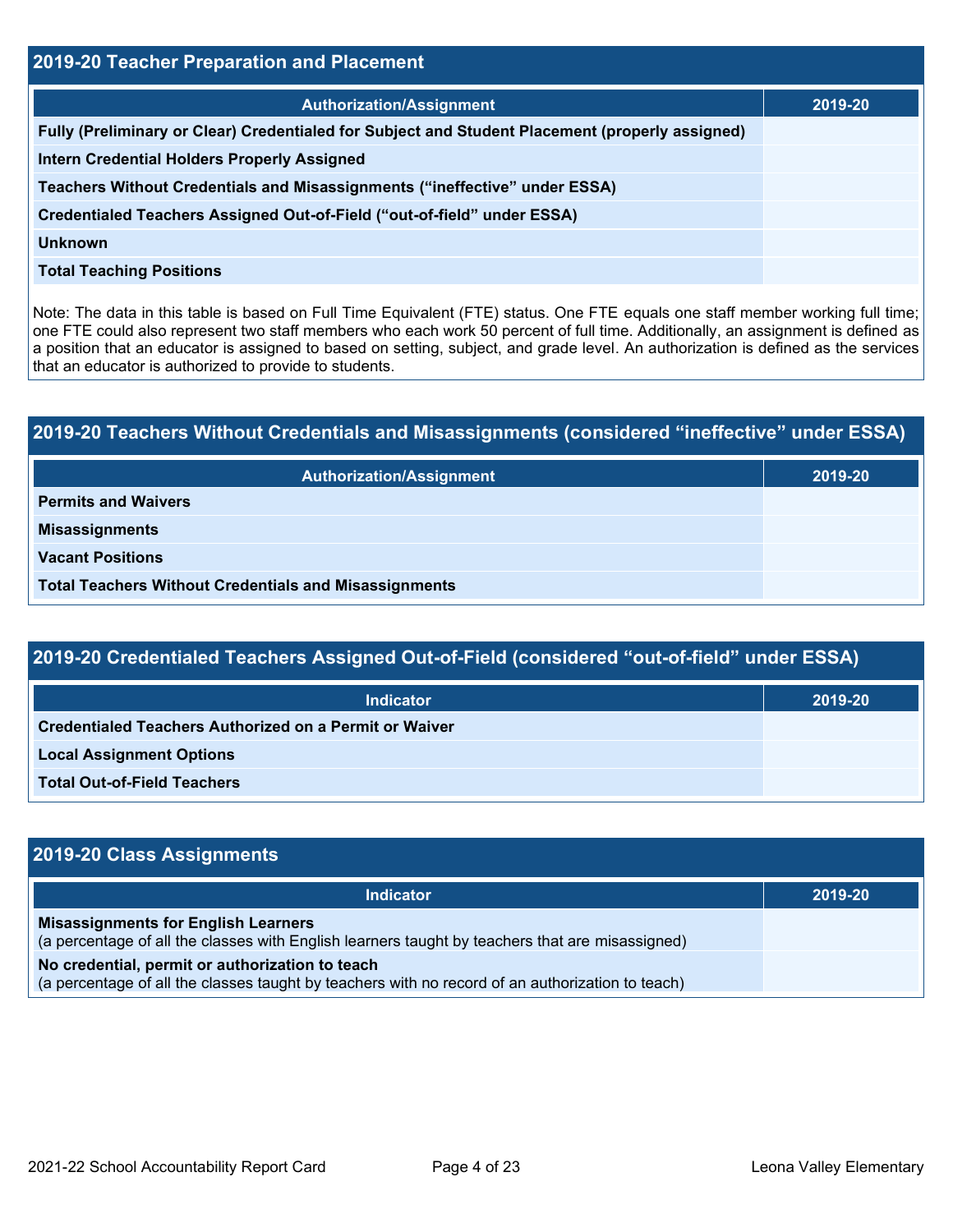## **2021-22 Quality, Currency, Availability of Textbooks and Other Instructional Materials**

Westside Union School District provides all students with textbooks and other instructional materials to support the district's adopted curricular programs. Funding is provided by the state for the acquisition of textbooks and instructional materials that are aligned with State Board adopted content standards in Reading/Language Arts/English Language Development, Mathematics, History/Social Science, and Science. The following are the instructional programs currently adopted by our district:

#### **Year and month in which the data were collected Collection Collection Collection Collection** October 2020

| <b>Subject</b>                                         | Textbooks and Other Instructional Materials/year of<br><b>Adoption</b> | <b>From</b><br><b>Most</b><br><b>Recent</b><br><b>Adoption</b> | <b>Percent</b><br><b>Students</b><br><b>Lacking Own</b><br><b>Assigned</b><br><b>Copy</b> |
|--------------------------------------------------------|------------------------------------------------------------------------|----------------------------------------------------------------|-------------------------------------------------------------------------------------------|
| <b>Reading/Language Arts</b>                           | TK Houghton Mifflin Splash (2012)                                      | Yes                                                            | $\mathbf{0}$                                                                              |
|                                                        | K-5 Houghton Mifflin Harcourt, Journeys CA (2017)                      |                                                                |                                                                                           |
|                                                        | 6-8 McGraw-Hill Education, Study Sync CA (2017)                        |                                                                |                                                                                           |
| <b>Mathematics</b>                                     | TK Houghton Mifflin Harcourt, Expressions (2016)                       | Yes                                                            | $\mathbf 0$                                                                               |
|                                                        | K-5 McGraw Hill, My Math (2015)                                        |                                                                |                                                                                           |
|                                                        | 6-8 Houghton Mifflin Harcourt, Go Math (2015)                          |                                                                |                                                                                           |
| <b>Science</b>                                         | K-5 Savvas Realize, California Elevate Science, 2020                   | Yes                                                            | 0                                                                                         |
|                                                        | 6-8 Amplify Science California, 2020                                   |                                                                |                                                                                           |
| <b>History-Social Science</b>                          | K-5 Pearson, My World California (2019)                                | Yes                                                            | 0                                                                                         |
|                                                        | 6-8 Teachers' Curriculum Institute, History Alive! (2017)              |                                                                |                                                                                           |
| <b>Foreign Language</b>                                | N/A                                                                    |                                                                | N/A                                                                                       |
| <b>Health</b>                                          | N/A                                                                    |                                                                | N/A                                                                                       |
| <b>Visual and Performing Arts</b>                      | N/A                                                                    |                                                                | N/A                                                                                       |
| <b>Science Laboratory Equipment</b><br>$(grades 9-12)$ | N/A                                                                    |                                                                | N/A                                                                                       |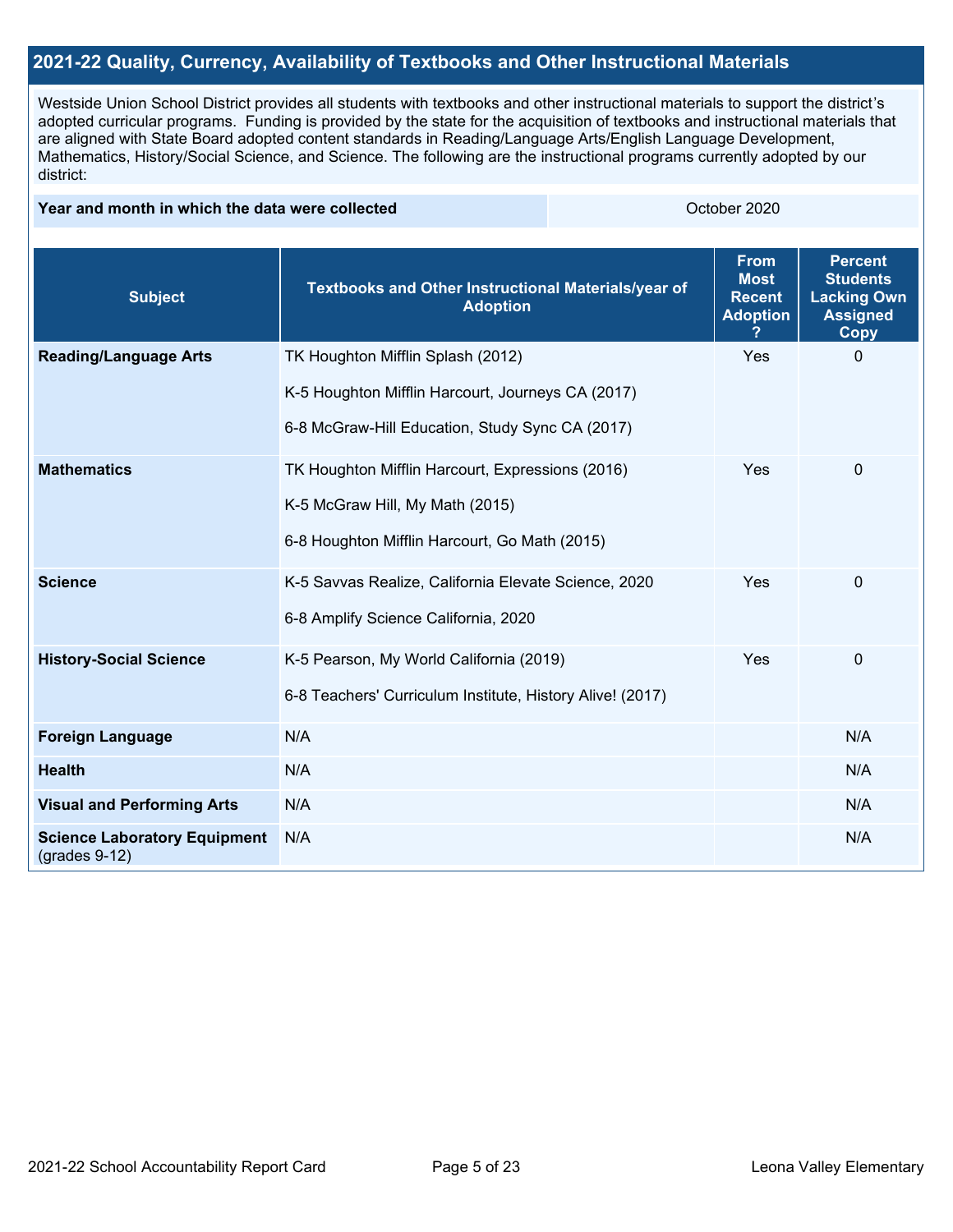## **School Facility Conditions and Planned Improvements**

Leona Valley School includes three permanent buildings. One building contains four classrooms, a cafeteria/multi-purpose room, four restrooms, a custodian room, three utility rooms, teacher workroom, lounge, office, stage, and amphitheater for outdoor presentations. The older building contains four classrooms, three restrooms, one multipurpose room, two rooms for support staff and three custodial closets. The third building consists of a library and computer lab for the students. Safety inspections are conducted monthly, as is training of staff on issues related to safety. Leona Valley School provides students with a safe, clean, and pleasant environment in which to grow and mature.

School modernization was done in 2006 to the older building. Five solar pannels were installed in 2013.

#### **Year and month of the most recent FIT report** 11/2/2021

| <b>System Inspected</b>                                                       | <b>Rate</b><br>Good       | <b>Rate</b><br>Fair | <b>Rate</b><br>Poor | <b>Repair Needed and Action Taken or Planned</b>                                                                                                                                                                                                                                                                                                                                                                                                                                       |
|-------------------------------------------------------------------------------|---------------------------|---------------------|---------------------|----------------------------------------------------------------------------------------------------------------------------------------------------------------------------------------------------------------------------------------------------------------------------------------------------------------------------------------------------------------------------------------------------------------------------------------------------------------------------------------|
| <b>Systems:</b><br>Gas Leaks, Mechanical/HVAC, Sewer                          | $\sf X$                   |                     |                     |                                                                                                                                                                                                                                                                                                                                                                                                                                                                                        |
| Interior:<br><b>Interior Surfaces</b>                                         |                           |                     | X                   | ADMIN BUILDING: two water damaged tiles in<br>workroom- 3 water damaged ceiling tiles in<br>secondary workroom- two water damagedceiling<br>tiles in front office<br>COMP LAB: 4 Damaged ceiling tiles<br>LIBRARY: 4 CEILING TILE WITH WATER DAMAGE<br>RM 211: water damaged ceiling tiles and one<br>damaged ceiling tile-9 WATER STAINED CEILING<br><b>TILES</b><br>RM 212: Two ceiling tiles with water damage<br>RM 220: 2 damaged tiles<br>WORK ROOM 214: 2 Damaged ceiling tiles |
| <b>Cleanliness:</b><br>Overall Cleanliness, Pest/Vermin Infestation           | $\boldsymbol{\mathsf{X}}$ |                     |                     |                                                                                                                                                                                                                                                                                                                                                                                                                                                                                        |
| <b>Electrical</b>                                                             | $\sf X$                   |                     |                     |                                                                                                                                                                                                                                                                                                                                                                                                                                                                                        |
| <b>Restrooms/Fountains:</b><br>Restrooms, Sinks/ Fountains                    | $\sf X$                   |                     |                     |                                                                                                                                                                                                                                                                                                                                                                                                                                                                                        |
| Safety:<br>Fire Safety, Hazardous Materials                                   | $\mathsf{X}$              |                     |                     |                                                                                                                                                                                                                                                                                                                                                                                                                                                                                        |
| <b>Structural:</b><br>Structural Damage, Roofs                                | $\sf X$                   |                     |                     |                                                                                                                                                                                                                                                                                                                                                                                                                                                                                        |
| <b>External:</b><br>Playground/School Grounds, Windows/<br>Doors/Gates/Fences |                           | $\sf X$             |                     | MAIN PLAYGROUND: Need rubber chips                                                                                                                                                                                                                                                                                                                                                                                                                                                     |

| <b>Overall Facility Rate</b> |      |      |      |
|------------------------------|------|------|------|
| <b>Exemplary</b>             | Good | Fair | Poor |
|                              |      |      |      |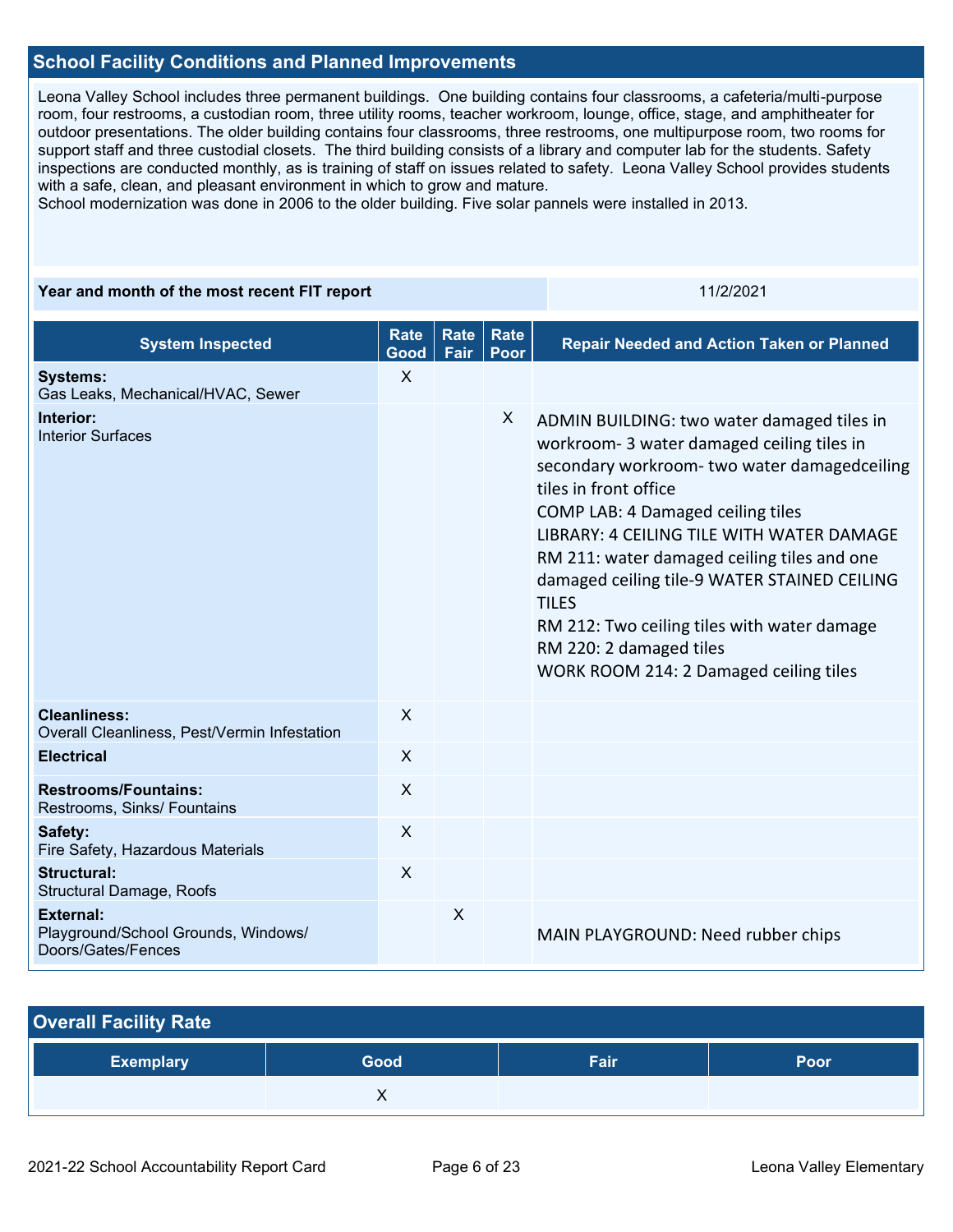## **B. Pupil Outcomes State Priority: Pupil Achievement**

The SARC provides the following information relevant to the State priority: Pupil Achievement (Priority 4):

#### **Statewide Assessments**

(i.e., California Assessment of Student Performance and Progress [CAASPP] System includes the Smarter Balanced Summative Assessments for students in the general education population and the California Alternate Assessments [CAAs] for English language arts/literacy [ELA] and mathematics given in grades three through eight and grade eleven. Only eligible students may participate in the administration of the CAAs. CAAs items are aligned with alternate achievement standards, which are linked with the Common Core State Standards [CCSS] for students with the most significant cognitive disabilities).

The CAASPP System encompasses the following assessments and student participation requirements:

- 1. **Smarter Balanced Summative Assessments and CAAs for ELA** in grades three through eight and grade eleven.
- 2. **Smarter Balanced Summative Assessments and CAAs for mathematics** in grades three through eight and grade eleven.
- 3. **California Science Test (CAST) and CAAs for Science** in grades five, eight, and once in high school (i.e., grade ten, eleven, or twelve).

#### **SARC Reporting in the 2020-2021 School Year Only**

Where the most viable option, LEAs were required to administer the statewide summative assessment in ELA and mathematics. Where a statewide summative assessment was not the most viable option for the LEA (or for one or more gradelevel[s] within the LEA) due to the pandemic, LEAs were allowed to report results from a different assessment that met the criteria established by the State Board of Education (SBE) on March 16, 2021. The assessments were required to be:

- Aligned with CA CCSS for ELA and mathematics;
- Available to students in grades 3 through 8, and grade 11; and
- Uniformly administered across a grade, grade span, school, or district to all eligible students.

#### **Options**

Note that the CAAs could only be administered in-person following health and safety requirements. If it was not viable for the LEA to administer the CAAs in person with health and safety guidelines in place, the LEA was directed to not administer the tests. There were no other assessment options available for the CAAs. Schools administered the Smarter Balanced Summative Assessments for ELA and mathematics, other assessments that meet the SBE criteria, or a combination of both, and they could only choose one of the following:

- Smarter Balanced ELA and mathematics summative assessments;
- Other assessments meeting the SBE criteria; or
- Combination of Smarter Balanced ELA and mathematics summative assessments and other assessments.

The percentage of students who have successfully completed courses that satisfy the requirements for entrance to the University of California and the California State University, or career technical education sequences or programs of study.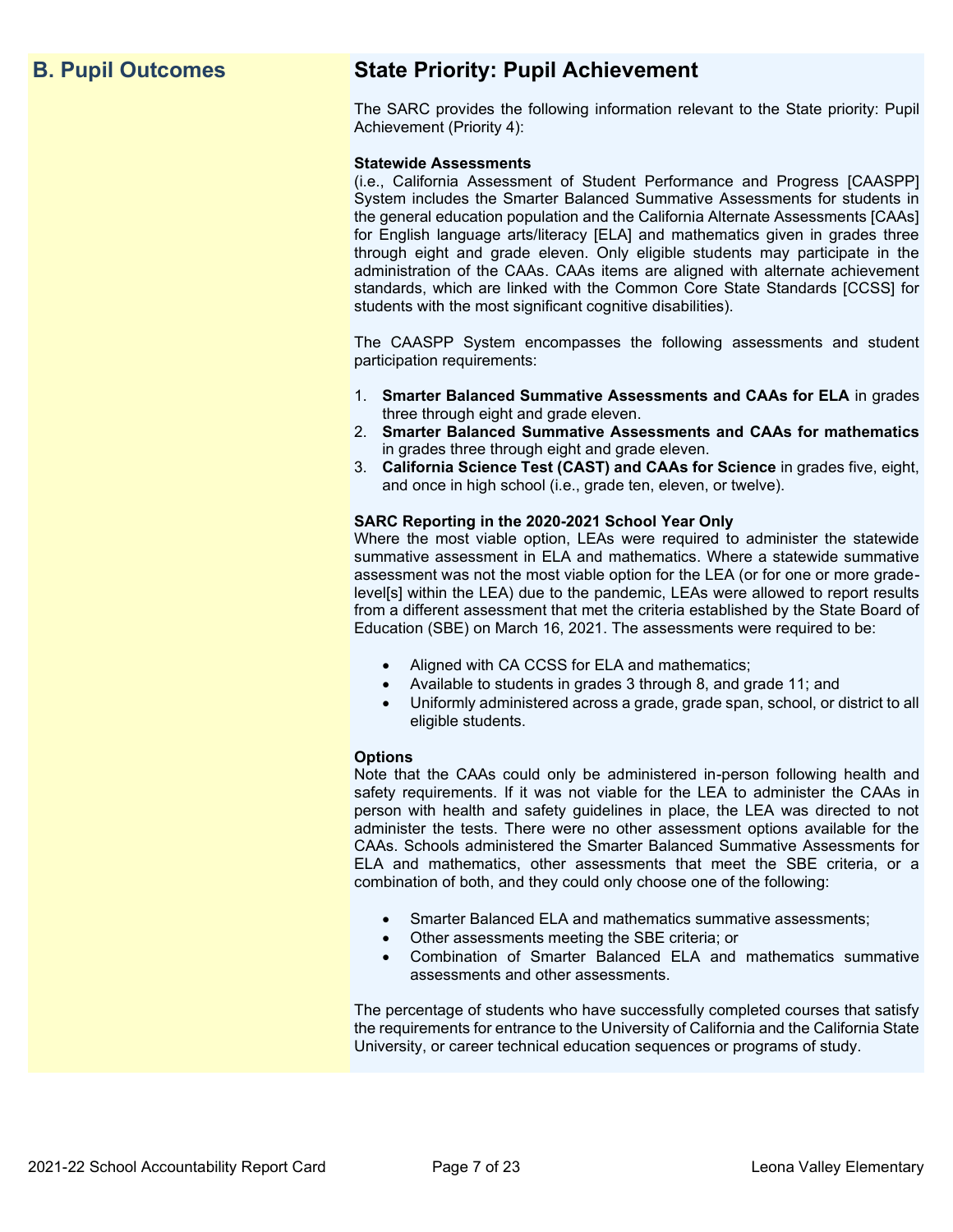## **Percentage of Students Meeting or Exceeding the State Standard on CAASPP**

This table displays CAASPP test results in ELA and mathematics for all students grades three through eight and grade eleven taking and completing a state-administered assessment.

The 2019-2020 data cells with N/A values indicate that the 2019-2020 data are not available due to the COVID-19 pandemic and resulting summative test suspension. The Executive Order N-30-20 was issued which waived the assessment, accountability, and reporting requirements for the 2019-2020 school year.

The 2020-2021 data cells have N/A values because these data are not comparable to other year data due to the COVID-19 pandemic during the 2020-2021 school year. Where the CAASPP assessments in ELA and/or mathematics is not the most viable option, the LEAs were allowed to administer local assessments. Therefore, the 2020-2021 data between school years for the school, district, state are not an accurate comparison. As such, it is inappropriate to compare results of the 2020-2021 school year to other school years.

| Subject                                                              | <b>School</b><br>2019-20 | <b>School</b><br>2020-21 | <b>District</b><br>2019-20 | <b>District</b><br>2020-21 | <b>State</b><br>2019-20 | <b>State</b><br>2020-21 |
|----------------------------------------------------------------------|--------------------------|--------------------------|----------------------------|----------------------------|-------------------------|-------------------------|
| <b>English Language Arts/Literacy</b><br>$\left($ grades 3-8 and 11) | N/A                      | N/A                      | N/A                        | N/A                        | N/A                     | N/A                     |
| <b>Mathematics</b><br>$(grades 3-8 and 11)$                          | N/A                      | N/A                      | N/A                        | N/A                        | N/A                     | N/A                     |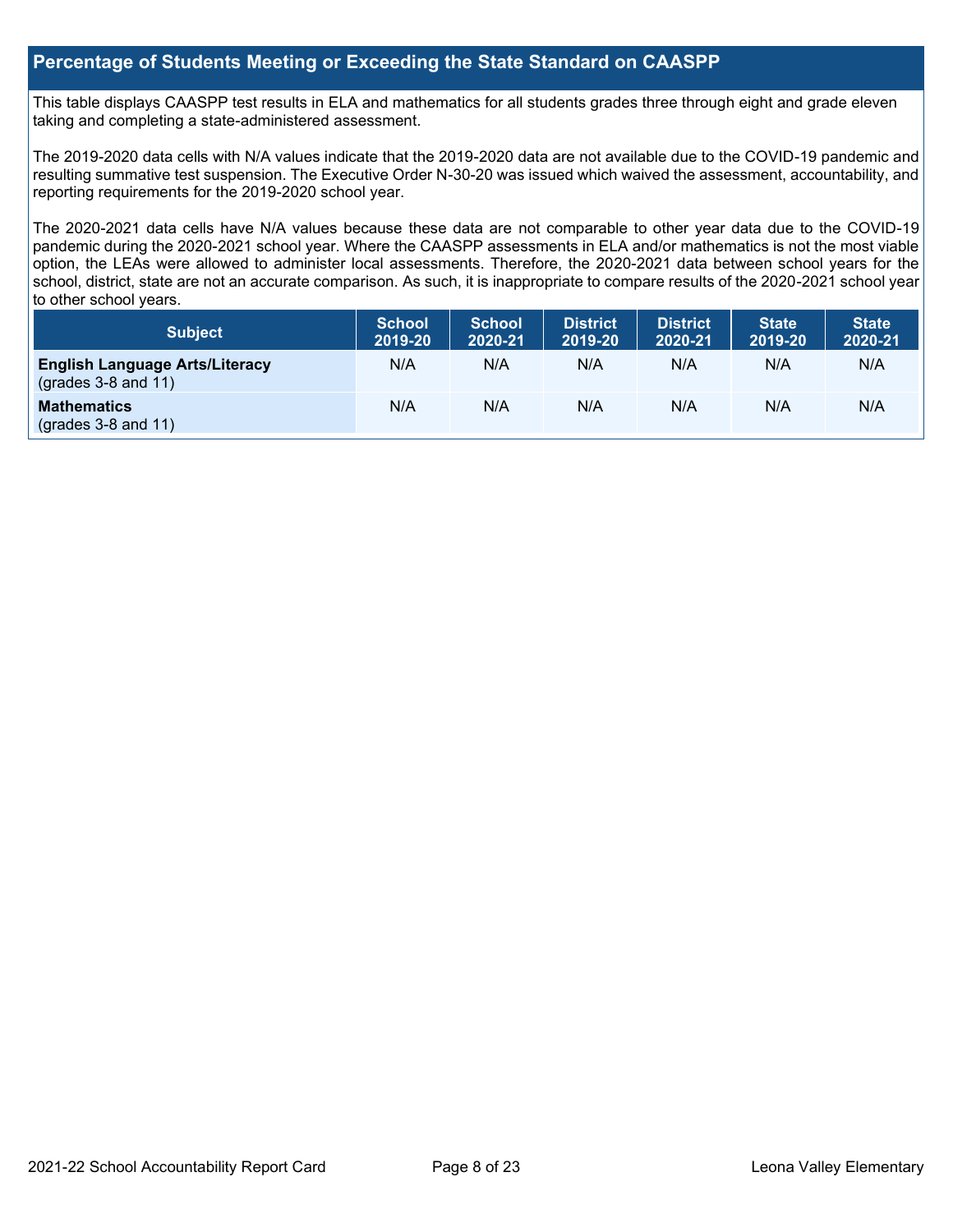## **2020-21 CAASPP Test Results in ELA by Student Group**

This table displays CAASPP test results in ELA by student group for students grades three through eight and grade eleven taking and completing a state-administered assessment. The CDE will populate this table for schools in cases where the school administered the CAASPP assessment. In cases where the school administered a local assessment instead of CAASPP, the CDE will populate this table with "NT" values, meaning this school did not test students using the CAASPP. See the local assessment(s) table for more information.

| <b>CAASPP</b><br><b>Student Groups</b>               | <b>CAASPP</b><br><b>Total</b><br><b>Enrollment</b> | <b>CAASPP</b><br><b>Number</b><br><b>Tested</b> | <b>CAASPP</b><br><b>Percent</b><br><b>Tested</b> | <b>CAASPP</b><br><b>Percent</b><br><b>Not Tested</b> | <b>CAASPP</b><br><b>Percent</b><br><b>Met or</b><br><b>Exceeded</b> |
|------------------------------------------------------|----------------------------------------------------|-------------------------------------------------|--------------------------------------------------|------------------------------------------------------|---------------------------------------------------------------------|
| <b>All Students</b>                                  | 26                                                 | <b>NT</b>                                       | <b>NT</b>                                        | <b>NT</b>                                            | <b>NT</b>                                                           |
| <b>Female</b>                                        | $- -$                                              | <b>NT</b>                                       | <b>NT</b>                                        | <b>NT</b>                                            | <b>NT</b>                                                           |
| <b>Male</b>                                          | 19                                                 | <b>NT</b>                                       | <b>NT</b>                                        | <b>NT</b>                                            | <b>NT</b>                                                           |
| American Indian or Alaska Native                     | $\mathbf 0$                                        | $\pmb{0}$                                       | 0                                                | $\mathbf 0$                                          | 0                                                                   |
| <b>Asian</b>                                         | $\mathbf 0$                                        | $\pmb{0}$                                       | $\Omega$                                         | $\mathbf 0$                                          | 0                                                                   |
| <b>Black or African American</b>                     | $\Omega$                                           | $\mathbf 0$                                     | $\Omega$                                         | $\Omega$                                             | 0                                                                   |
| <b>Filipino</b>                                      | $\mathbf 0$                                        | $\mathbf 0$                                     | $\mathbf{0}$                                     | $\overline{0}$                                       | $\mathbf 0$                                                         |
| <b>Hispanic or Latino</b>                            | $\overline{\phantom{a}}$                           | <b>NT</b>                                       | <b>NT</b>                                        | <b>NT</b>                                            | <b>NT</b>                                                           |
| <b>Native Hawaiian or Pacific Islander</b>           | $\Omega$                                           | $\mathbf 0$                                     | $\mathbf 0$                                      | $\mathbf 0$                                          | 0                                                                   |
| <b>Two or More Races</b>                             | --                                                 | <b>NT</b>                                       | <b>NT</b>                                        | <b>NT</b>                                            | <b>NT</b>                                                           |
| <b>White</b>                                         | 16                                                 | <b>NT</b>                                       | <b>NT</b>                                        | <b>NT</b>                                            | <b>NT</b>                                                           |
| <b>English Learners</b>                              | --                                                 | <b>NT</b>                                       | <b>NT</b>                                        | <b>NT</b>                                            | <b>NT</b>                                                           |
| <b>Foster Youth</b>                                  | $\Omega$                                           | $\mathbf 0$                                     | $\mathbf 0$                                      | $\mathbf 0$                                          | $\mathbf 0$                                                         |
| <b>Homeless</b>                                      | 0                                                  | $\mathbf 0$                                     | 0                                                | $\mathbf 0$                                          | 0                                                                   |
| <b>Military</b>                                      | $\mathbf 0$                                        | $\pmb{0}$                                       | 0                                                | $\mathbf 0$                                          | 0                                                                   |
| <b>Socioeconomically Disadvantaged</b>               | $- -$                                              | <b>NT</b>                                       | <b>NT</b>                                        | <b>NT</b>                                            | <b>NT</b>                                                           |
| <b>Students Receiving Migrant Education Services</b> | $\mathbf 0$                                        | $\mathbf 0$                                     | $\Omega$                                         | $\mathbf 0$                                          | 0                                                                   |
| <b>Students with Disabilities</b>                    | --                                                 | <b>NT</b>                                       | <b>NT</b>                                        | <b>NT</b>                                            | <b>NT</b>                                                           |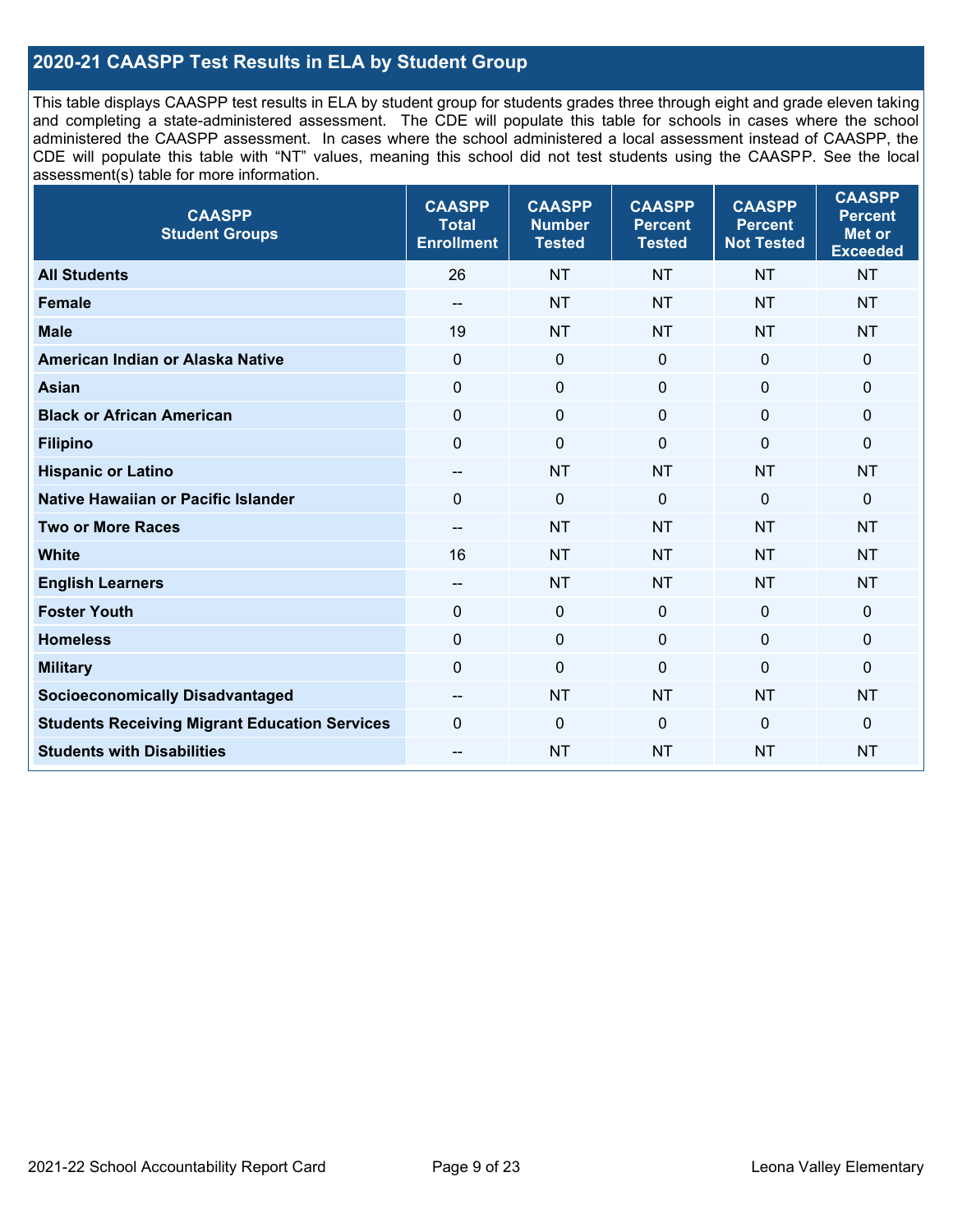## **2020-21 CAASPP Test Results in Math by Student Group**

This table displays CAASPP test results in Math by student group for students grades three through eight and grade eleven taking and completing a state-administered assessment. The CDE will populate this table for schools in cases where the school administered the CAASPP assessment. In cases where the school administered a local assessment instead of CAASPP, the CDE will populate this table with "NT" values, meaning this school did not test students using the CAASPP. See the local assessment(s) table for more information.

| <b>CAASPP</b><br><b>Student Groups</b>               | <b>CAASPP</b><br><b>Total</b><br><b>Enrollment</b> | <b>CAASPP</b><br><b>Number</b><br><b>Tested</b> | <b>CAASPP</b><br><b>Percent</b><br><b>Tested</b> | <b>CAASPP</b><br><b>Percent</b><br><b>Not Tested</b> | <b>CAASPP</b><br><b>Percent</b><br><b>Met or</b><br><b>Exceeded</b> |
|------------------------------------------------------|----------------------------------------------------|-------------------------------------------------|--------------------------------------------------|------------------------------------------------------|---------------------------------------------------------------------|
| <b>All Students</b>                                  | 26                                                 | <b>NT</b>                                       | <b>NT</b>                                        | <b>NT</b>                                            | <b>NT</b>                                                           |
| Female                                               | $\overline{\phantom{a}}$                           | <b>NT</b>                                       | <b>NT</b>                                        | <b>NT</b>                                            | <b>NT</b>                                                           |
| <b>Male</b>                                          | 19                                                 | <b>NT</b>                                       | <b>NT</b>                                        | <b>NT</b>                                            | <b>NT</b>                                                           |
| American Indian or Alaska Native                     | $\mathbf 0$                                        | $\mathbf 0$                                     | $\mathbf 0$                                      | $\mathbf 0$                                          | 0                                                                   |
| <b>Asian</b>                                         | $\mathbf 0$                                        | $\pmb{0}$                                       | $\mathbf 0$                                      | $\mathbf 0$                                          | 0                                                                   |
| <b>Black or African American</b>                     | $\mathbf 0$                                        | $\mathbf 0$                                     | $\mathbf{0}$                                     | $\mathbf 0$                                          | 0                                                                   |
| <b>Filipino</b>                                      | $\mathbf 0$                                        | $\mathbf 0$                                     | $\mathbf{0}$                                     | $\overline{0}$                                       | $\mathbf{0}$                                                        |
| <b>Hispanic or Latino</b>                            | $-$                                                | <b>NT</b>                                       | <b>NT</b>                                        | <b>NT</b>                                            | <b>NT</b>                                                           |
| <b>Native Hawaiian or Pacific Islander</b>           | $\Omega$                                           | $\pmb{0}$                                       | $\mathbf 0$                                      | $\overline{0}$                                       | $\mathbf 0$                                                         |
| <b>Two or More Races</b>                             | $- -$                                              | <b>NT</b>                                       | <b>NT</b>                                        | <b>NT</b>                                            | <b>NT</b>                                                           |
| <b>White</b>                                         | 16                                                 | <b>NT</b>                                       | <b>NT</b>                                        | <b>NT</b>                                            | <b>NT</b>                                                           |
| <b>English Learners</b>                              | $-$                                                | <b>NT</b>                                       | <b>NT</b>                                        | <b>NT</b>                                            | <b>NT</b>                                                           |
| <b>Foster Youth</b>                                  | $\mathbf{0}$                                       | $\mathbf 0$                                     | $\mathbf{0}$                                     | $\mathbf 0$                                          | 0                                                                   |
| <b>Homeless</b>                                      | $\mathbf 0$                                        | $\mathbf 0$                                     | $\mathbf{0}$                                     | $\mathbf 0$                                          | 0                                                                   |
| <b>Military</b>                                      | $\mathbf 0$                                        | $\mathbf 0$                                     | $\mathbf 0$                                      | $\mathbf 0$                                          | $\mathbf 0$                                                         |
| <b>Socioeconomically Disadvantaged</b>               | $\overline{\phantom{a}}$                           | <b>NT</b>                                       | <b>NT</b>                                        | <b>NT</b>                                            | <b>NT</b>                                                           |
| <b>Students Receiving Migrant Education Services</b> | $\Omega$                                           | $\mathbf 0$                                     | $\mathbf 0$                                      | $\Omega$                                             | $\mathbf{0}$                                                        |
| <b>Students with Disabilities</b>                    |                                                    | <b>NT</b>                                       | <b>NT</b>                                        | <b>NT</b>                                            | <b>NT</b>                                                           |

## **2020-21 Local Assessment Test Results in ELA by Student Group**

This table displays Local Assessment test results in ELA by student group for students grades three through eight and grade eleven. LEAs/schools will populate this table for schools in cases where the school administered a local assessment. In cases where the school administered the CAASPP assessment, LEAs/schools will populate this table with "N/A" values in all cells, meaning this table is Not Applicable for this school.

\*At or above the grade-level standard in the context of the local assessment administered.

## **2020-21 Local Assessment Test Results in Math by Student Group**

This table displays Local Assessment test results in Math by student group for students grades three through eight and grade eleven. LEAs/schools will populate this table for schools in cases where the school administered a local assessment. In cases where the school administered the CAASPP assessment, LEAs/schools will populate this table with "N/A" values in all cells, meaning this table is Not Applicable for this school.

\*At or above the grade-level standard in the context of the local assessment administered.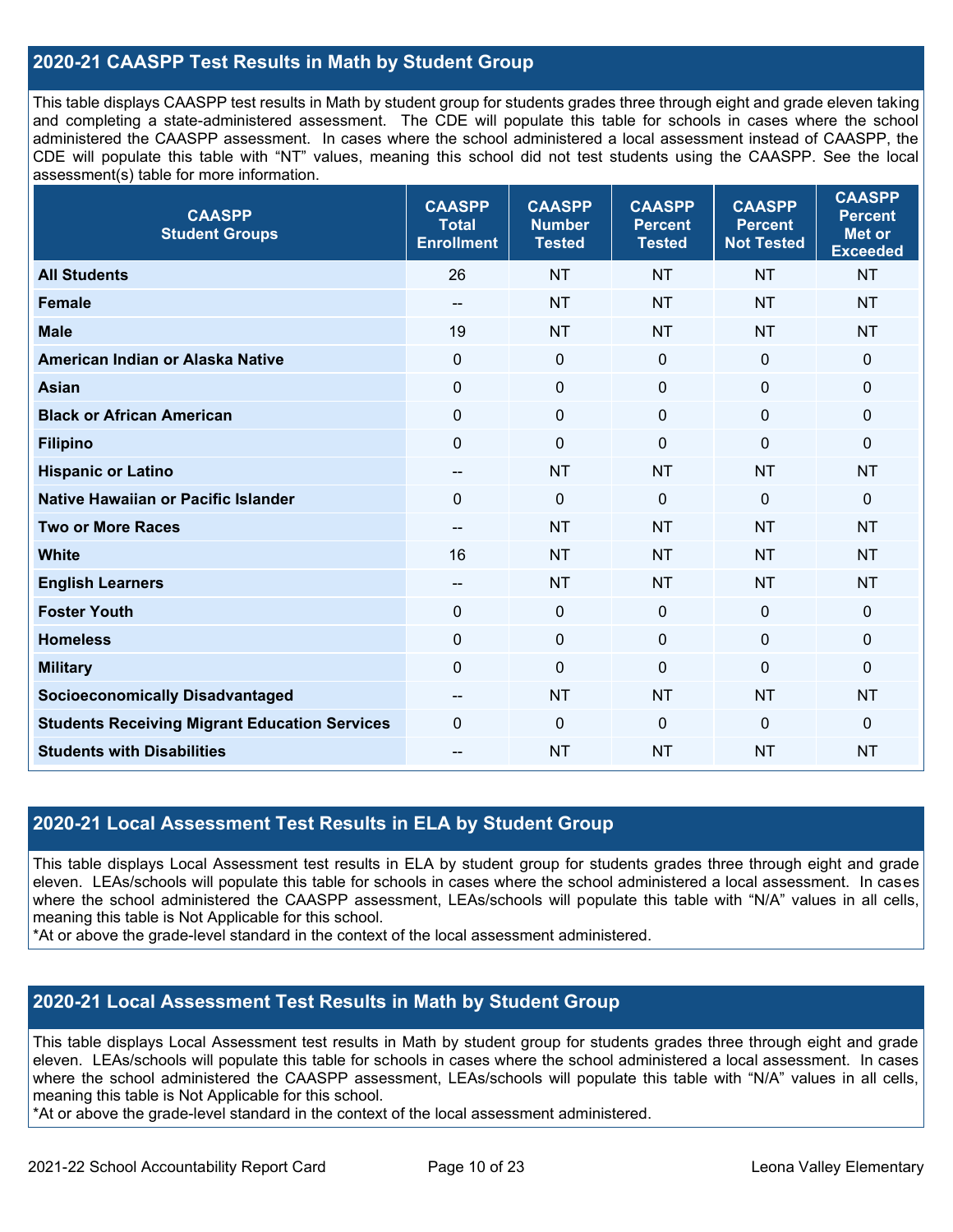## **CAASPP Test Results in Science for All Students**

This table displays the percentage of all students grades five, eight, and High School meeting or exceeding the State Standard.

The 2019-2020 data cells with N/A values indicate that the 2019-2020 data are not available due to the COVID-19 pandemic and resulting summative testing suspension. The Executive Order N-30-20 was issued which waived the assessment, accountability, and reporting requirements for the 2019-2020 school year.

For any 2020-2021 data cells with N/T values indicate that this school did not test students using the CAASPP Science.

| <b>Subject</b>                                  | <b>School</b> | <b>School</b> | <b>District</b> | District. | <b>State</b> | <b>State</b> |
|-------------------------------------------------|---------------|---------------|-----------------|-----------|--------------|--------------|
|                                                 | 2019-20       | 2020-21       | 2019-20         | 2020-21   | 2019-20      | 2020-21      |
| <b>Science</b><br>(grades 5, 8 and high school) | N/A           | NT            | N/A             | NT        | N/A          | 28.72        |

## **2020-21 CAASPP Test Results in Science by Student Group**

This table displays CAASPP test results in Science by student group for students grades five, eight, and High School. For any data cells with N/T values indicate that this school did not test students using the CAASPP Science.

| <b>Student Group</b>                                 | <b>Total</b><br><b>Enrollment</b> | <b>Number</b><br><b>Tested</b> | <b>Percent</b><br><b>Tested</b> | <b>Percent</b><br><b>Not Tested</b> | <b>Percent</b><br><b>Met or</b><br><b>Exceeded</b> |
|------------------------------------------------------|-----------------------------------|--------------------------------|---------------------------------|-------------------------------------|----------------------------------------------------|
| <b>All Students</b>                                  |                                   | <b>NT</b>                      | <b>NT</b>                       | <b>NT</b>                           | <b>NT</b>                                          |
| <b>Female</b>                                        |                                   | <b>NT</b>                      | <b>NT</b>                       |                                     |                                                    |
| <b>Male</b>                                          | --                                | <b>NT</b>                      | <b>NT</b>                       |                                     |                                                    |
| American Indian or Alaska Native                     | $\Omega$                          | 0                              | $\mathbf 0$                     | $\mathbf{0}$                        | $\mathbf 0$                                        |
| <b>Asian</b>                                         | $\Omega$                          | $\pmb{0}$                      | $\mathbf 0$                     | $\mathbf 0$                         | $\mathbf 0$                                        |
| <b>Black or African American</b>                     | 0                                 | $\mathbf 0$                    | $\mathbf 0$                     | 0                                   | $\mathbf 0$                                        |
| <b>Filipino</b>                                      | 0                                 | $\mathbf 0$                    | $\mathbf{0}$                    | $\Omega$                            | $\mathbf 0$                                        |
| <b>Hispanic or Latino</b>                            | $\sim$                            | <b>NT</b>                      | <b>NT</b>                       | <b>NT</b>                           | <b>NT</b>                                          |
| <b>Native Hawaiian or Pacific Islander</b>           | $\Omega$                          | $\mathbf 0$                    | $\mathbf 0$                     | $\overline{0}$                      | $\mathbf{0}$                                       |
| <b>Two or More Races</b>                             | --                                | <b>NT</b>                      | <b>NT</b>                       | <b>NT</b>                           | <b>NT</b>                                          |
| <b>White</b>                                         | $\Omega$                          | 0                              | $\mathbf 0$                     | $\Omega$                            | $\mathbf 0$                                        |
| <b>English Learners</b>                              | 0                                 | $\mathbf 0$                    | $\mathbf{0}$                    | $\mathbf 0$                         | $\mathbf{0}$                                       |
| <b>Foster Youth</b>                                  | 0                                 | $\mathbf 0$                    | $\mathbf 0$                     | $\mathbf 0$                         | $\mathbf 0$                                        |
| <b>Homeless</b>                                      | 0                                 | $\mathbf 0$                    | $\mathbf 0$                     | $\Omega$                            | $\mathbf{0}$                                       |
| <b>Military</b>                                      | 0                                 | 0                              | $\mathbf{0}$                    | $\Omega$                            | $\mathbf{0}$                                       |
| <b>Socioeconomically Disadvantaged</b>               | --                                | <b>NT</b>                      | <b>NT</b>                       | <b>NT</b>                           | <b>NT</b>                                          |
| <b>Students Receiving Migrant Education Services</b> | $\Omega$                          | 0                              | $\mathbf{0}$                    | $\Omega$                            | $\mathbf{0}$                                       |
| <b>Students with Disabilities</b>                    | 0                                 | 0                              | $\mathbf 0$                     | $\mathbf 0$                         | $\mathbf 0$                                        |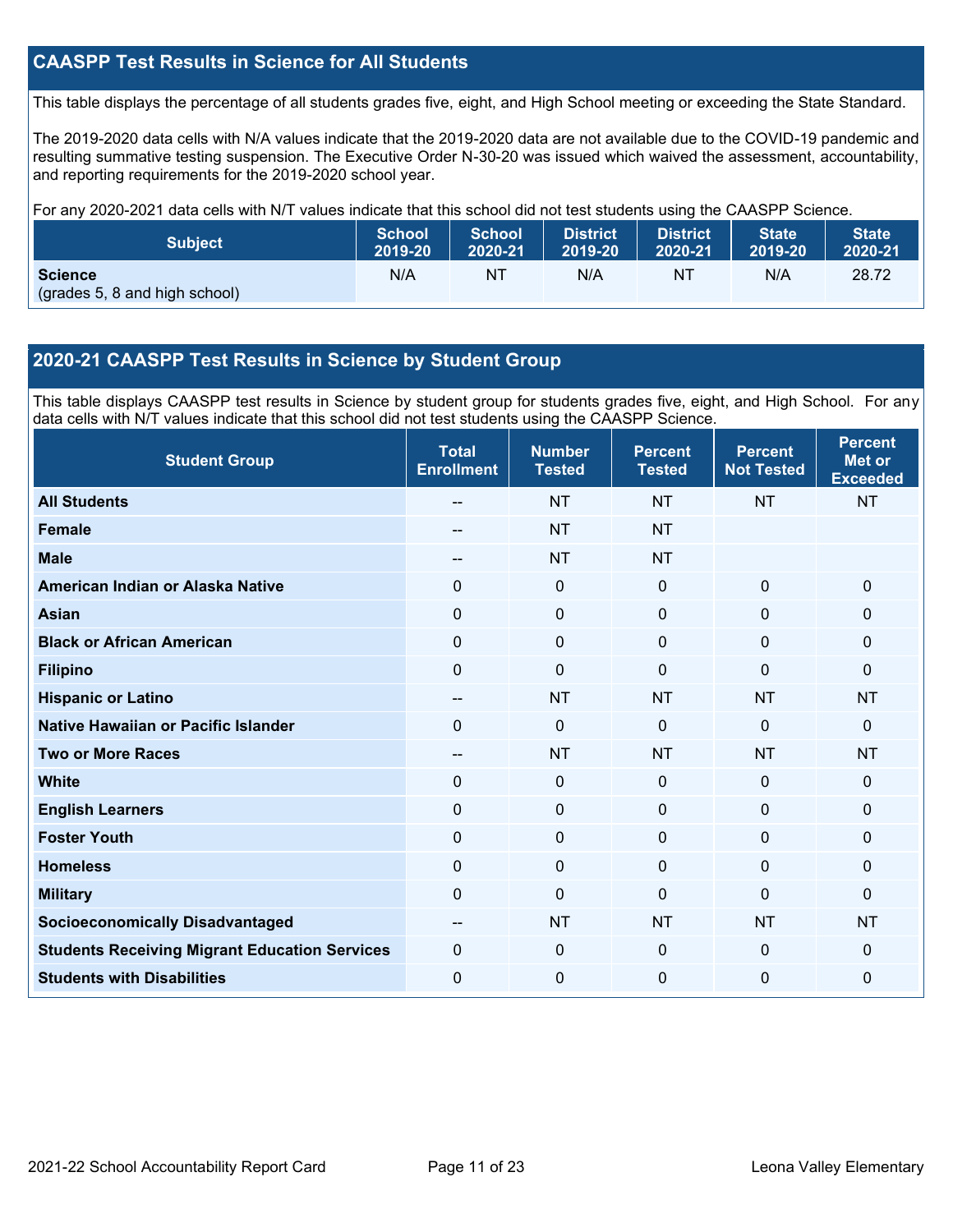## **B. Pupil Outcomes State Priority: Other Pupil Outcomes**

The SARC provides the following information relevant to the State priority: Other Pupil Outcomes (Priority 8): Pupil outcomes in the subject area of physical education.

## **2020-21 California Physical Fitness Test Results**

Due to the COVID-19 crisis, the Physical Fitness Test was suspended during the 2020-2021 school year and therefore no data are reported and each cell in this table is populated with "N/A."

| <b>Grade Level</b> | <b>Four of Six Fitness Standards</b> | <b>Five of Six Fitness Standards</b> | Percentage of Students Meeting   Percentage of Students Meeting   Percentage of Students Meeting  <br><b>Six of Six Fitness Standards</b> |
|--------------------|--------------------------------------|--------------------------------------|-------------------------------------------------------------------------------------------------------------------------------------------|
| Grade 5            | N/A                                  | N/A                                  | N/A                                                                                                                                       |
| Grade 7            | N/A                                  | N/A                                  | N/A                                                                                                                                       |
| Grade 9            | N/A                                  | N/A                                  | N/A                                                                                                                                       |

## **C. Engagement State Priority: Parental Involvement**

The SARC provides the following information relevant to the State priority: Parental Involvement (Priority 3): Efforts the school district makes to seek parent input in making decisions regarding the school district and at each school site.

## **2021-22 Opportunities for Parental Involvement**

Leona Valley School has the benefit of a very involved parental community. Parents are welcomed and encouraged to become involved in school activities, classroom visits and parental organizations. Leona Valley's website provides information about upcoming events and ways to get involved in our school community. On PowerSchool parents have access to student grades, as well as attendance information. Our PTA is an exceptionally strong force working towards improving our school. The PTA boasts strong participation and organizes activities such as book fairs, community festivals, and fundraisers annually. These activities provide extra resources such as technology, materials, fieldtrips, and assemblies for our students.

Parents are invited each semester to award assemblies. Back to School Night, Family nights such as parent education events held in the evenings. We designate special days for parent teacher conferences and are available after school for connecting with parents. Several parents and grandparents regularly commit to classroom volunteer work. In addition, at the district level, parents are encouraged to participate on the Superintendent's Advisory Committee, West Antelope Valley Education Foundation, DELAC and on various district committees. Our parents are one of our most treasured resources at Leona Valley School.

Although, we traditionally have encouraged and embraced parent involvement on campus, this year's COVID-19 safety regulations and recommendations have limited parent presence on site. Our parents have been fundraising and running activities off campus and online this 2021-2022 school year. Parents have also been more involved online as our Long Term Independent Study program allows parents to be part of the instructional learning during the school day while in the comfort of their home. Our online program's flexible schedule allows parents and teachers to connect during the school day as needed through Zoom meetings. We anticipate parents and families will join us on campus later this school year, as they have traditionally done so, while ensuring that safety recommendations are followed through the use of our district screening protocols.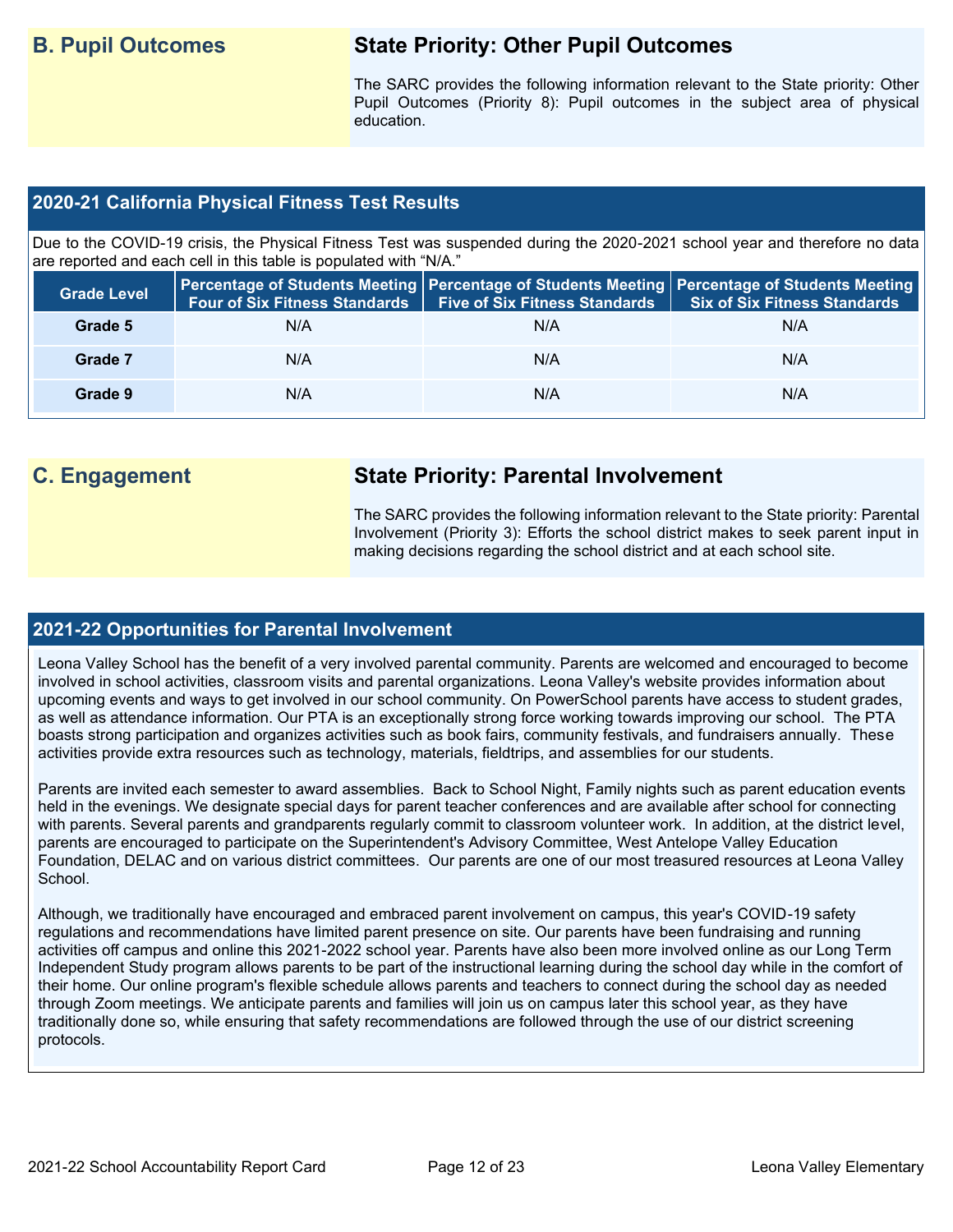## **2020-21 Chronic Absenteeism by Student Group**

| <b>Student Group</b>                                 | <b>Cumulative</b><br><b>Enrollment</b> | <b>Chronic</b><br><b>Absenteeism</b><br><b>Eligible Enrollment</b> | <b>Chronic</b><br><b>Absenteeism</b><br><b>Count</b> | <b>Chronic</b><br><b>Absenteeism</b><br><b>Rate</b> |
|------------------------------------------------------|----------------------------------------|--------------------------------------------------------------------|------------------------------------------------------|-----------------------------------------------------|
| <b>All Students</b>                                  | 88                                     | 66                                                                 | 9                                                    | 13.6                                                |
| <b>Female</b>                                        | 32                                     | 26                                                                 | 6                                                    | 23.1                                                |
| <b>Male</b>                                          | 56                                     | 40                                                                 | 3                                                    | 7.5                                                 |
| American Indian or Alaska Native                     | 0                                      | $\overline{0}$                                                     | $\mathbf{0}$                                         | 0.0                                                 |
| Asian                                                | $\Omega$                               | $\overline{0}$                                                     | $\Omega$                                             | 0.0                                                 |
| <b>Black or African American</b>                     | 0                                      | $\mathbf 0$                                                        | $\mathbf 0$                                          | 0.0                                                 |
| <b>Filipino</b>                                      | $\Omega$                               | $\mathbf 0$                                                        | $\Omega$                                             | 0.0                                                 |
| <b>Hispanic or Latino</b>                            | 37                                     | 24                                                                 | $\overline{2}$                                       | 8.3                                                 |
| Native Hawaiian or Pacific Islander                  | 1                                      | 1                                                                  | 0                                                    | 0.0                                                 |
| <b>Two or More Races</b>                             | 4                                      | $\overline{2}$                                                     | 1                                                    | 50.0                                                |
| <b>White</b>                                         | 46                                     | 39                                                                 | 6                                                    | 15.4                                                |
| <b>English Learners</b>                              | 3                                      | $\overline{2}$                                                     | $\Omega$                                             | 0.0                                                 |
| <b>Foster Youth</b>                                  | $\Omega$                               | $\mathbf 0$                                                        | $\Omega$                                             | 0.0                                                 |
| <b>Homeless</b>                                      | $\Omega$                               | $\mathbf 0$                                                        | $\Omega$                                             | 0.0                                                 |
| <b>Socioeconomically Disadvantaged</b>               | 23                                     | 19                                                                 | 2                                                    | 10.5                                                |
| <b>Students Receiving Migrant Education Services</b> | $\Omega$                               | $\Omega$                                                           | $\Omega$                                             | 0.0                                                 |
| <b>Students with Disabilities</b>                    | 19                                     | 12                                                                 | $\overline{2}$                                       | 16.7                                                |

## **C. Engagement State Priority: School Climate**

The SARC provides the following information relevant to the State priority: School Climate (Priority 6):

- Pupil suspension rates;
- Pupil expulsion rates; and
- Other local measures on the sense of safety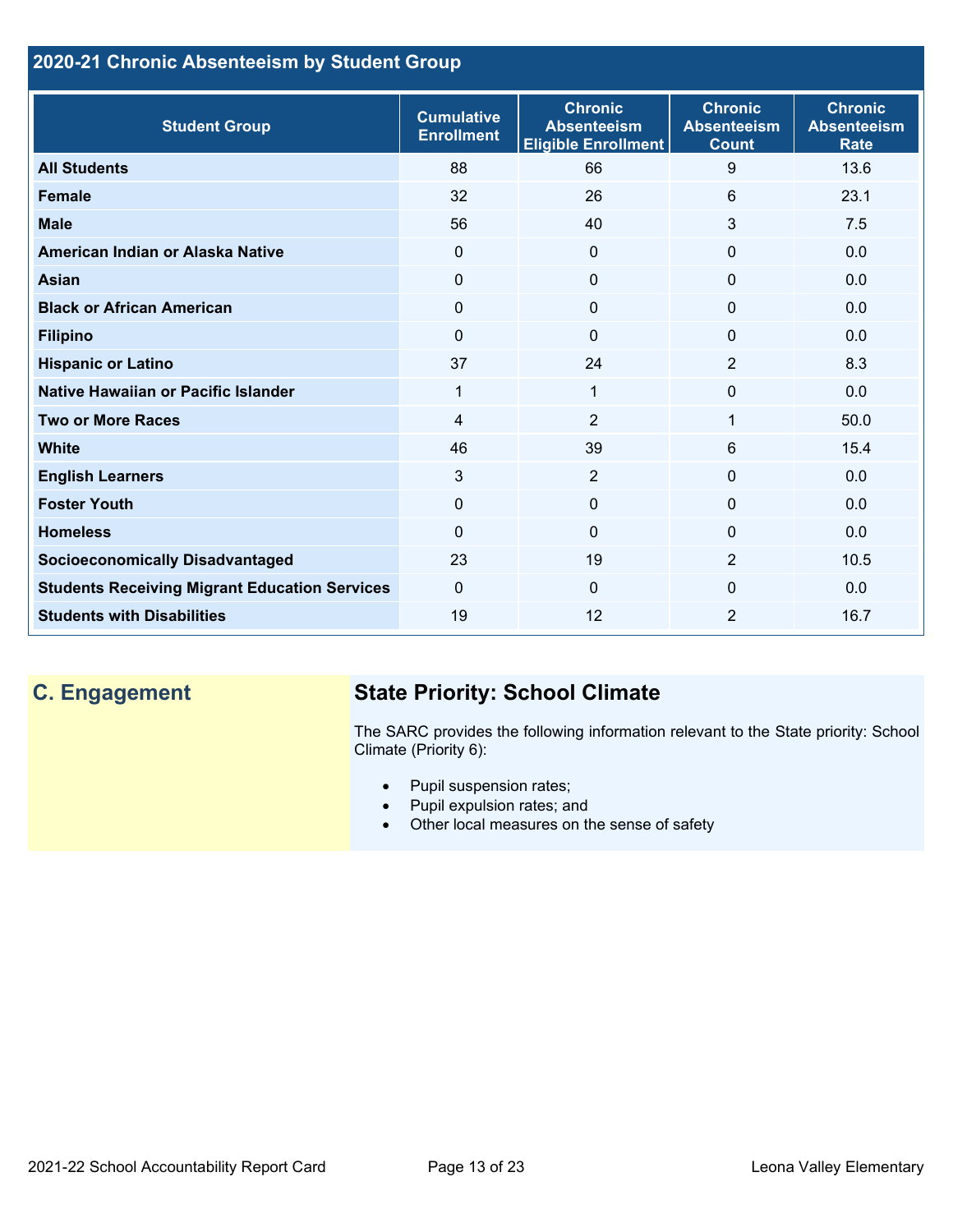## **Suspensions and Expulsions**

This table displays suspensions and expulsions data collected between July through June, each full school year respectively. Data collected during the 2020-21 school year may not be comparable to earlier years of this collection due to differences in learning mode instruction in response to the COVID-19 pandemic.

| <b>Subject</b>     | <b>School</b><br>2018-19 | <b>School</b><br>2020-21 | <b>District</b><br>2018-19 | <b>District</b><br>2020-21 | <b>State</b><br>2018-19 | <b>State</b><br>2020-21 |
|--------------------|--------------------------|--------------------------|----------------------------|----------------------------|-------------------------|-------------------------|
| <b>Suspensions</b> | 3.06                     | 0.00                     | 3.21                       | 0.02                       | 3.47                    | 0.20                    |
| <b>Expulsions</b>  | 0.00                     | 0.00                     | 0.00                       | 0.00                       | 0.08                    | 0.00                    |

This table displays suspensions and expulsions data collected between July through February, partial school year due to the COVID-19 pandemic. The 2019-2020 suspensions and expulsions rate data are not comparable to other year data because the 2019-2020 school year is a partial school year due to the COVID-19 crisis. As such, it would be inappropriate to make any comparisons in rates of suspensions and expulsions in the 2019-2020 school year compared to other school years.

| <b>Subject</b>     | <b>School</b><br>2019-20 | <b>District</b><br>2019-20 | <b>State</b><br>2019-20 |
|--------------------|--------------------------|----------------------------|-------------------------|
| <b>Suspensions</b> | 3.30                     | 1.86                       | 2.45                    |
| <b>Expulsions</b>  | 0.00                     | 0.00                       | 0.05                    |

## **2020-21 Suspensions and Expulsions by Student Group**

| <b>Student Group</b>                                 | <b>Suspensions Rate</b> | <b>Expulsions Rate</b> |
|------------------------------------------------------|-------------------------|------------------------|
| <b>All Students</b>                                  | 0.00                    | 0.00                   |
| <b>Female</b>                                        | 0.00                    | 0.00                   |
| <b>Male</b>                                          | 0.00                    | 0.00                   |
| American Indian or Alaska Native                     | 0.00                    | 0.00                   |
| <b>Asian</b>                                         | 0.00                    | 0.00                   |
| <b>Black or African American</b>                     | 0.00                    | 0.00                   |
| <b>Filipino</b>                                      | 0.00                    | 0.00                   |
| <b>Hispanic or Latino</b>                            | 0.00                    | 0.00                   |
| Native Hawaiian or Pacific Islander                  | 0.00                    | 0.00                   |
| <b>Two or More Races</b>                             | 0.00                    | 0.00                   |
| <b>White</b>                                         | 0.00                    | 0.00                   |
| <b>English Learners</b>                              | 0.00                    | 0.00                   |
| <b>Foster Youth</b>                                  | 0.00                    | 0.00                   |
| <b>Homeless</b>                                      | 0.00                    | 0.00                   |
| <b>Socioeconomically Disadvantaged</b>               |                         |                        |
| <b>Students Receiving Migrant Education Services</b> | 0.00                    | 0.00                   |
| <b>Students with Disabilities</b>                    |                         |                        |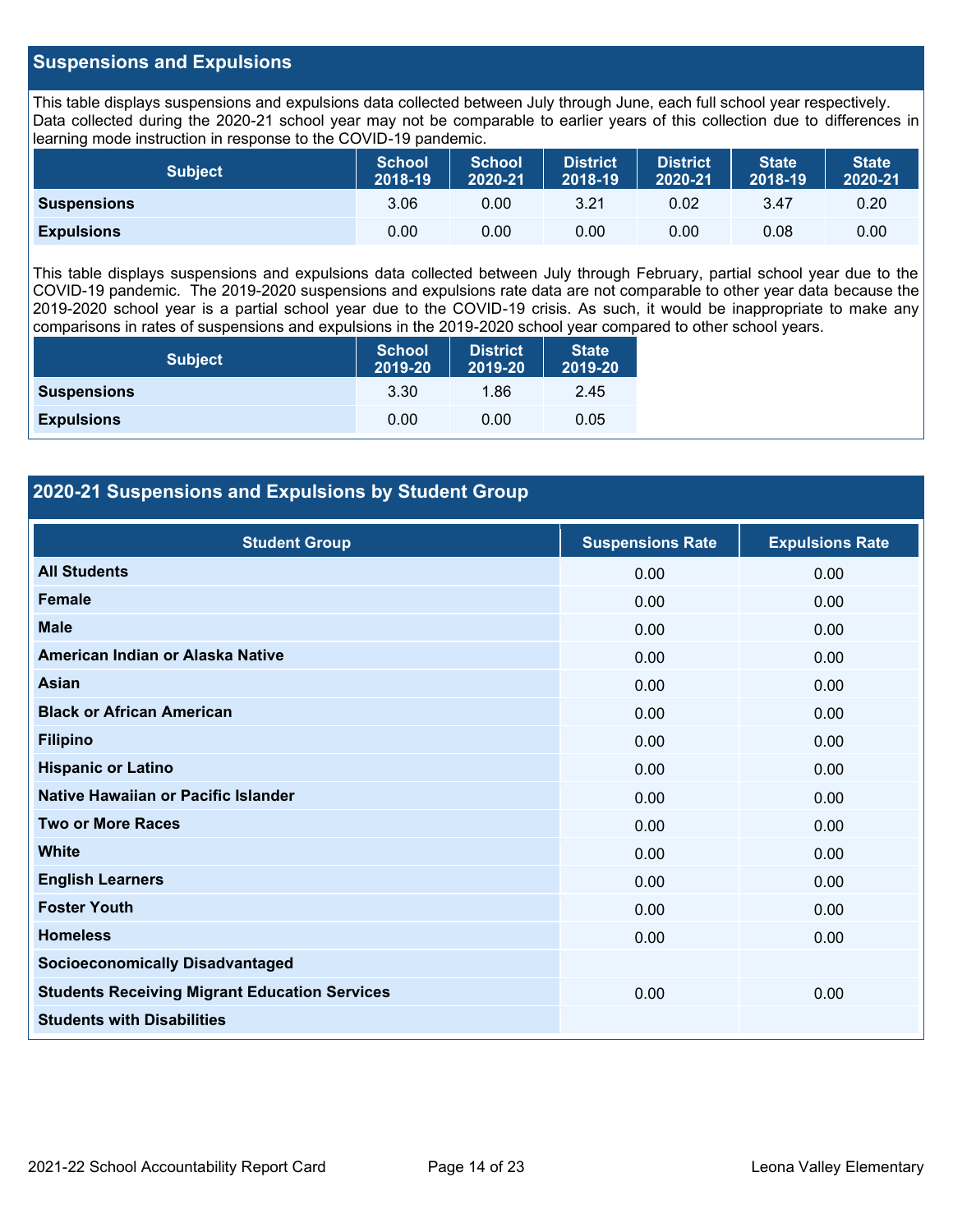## **2021-22 School Safety Plan**

In compliance with Senate Bill 187 and Education Code 35294.6 each Westside School has developed a comprehensive safety plan. The elements of this plan include disaster preparedness and procedures. The Emergency Preparedness Plan is reviewed with the staff and students yearly. Routine emergency preparedness drills are conducted monthly to ensure the safety and well being of students and staff in the event that there is a need for such an evacuation.

## **D. Other SARC Information Information Required in the SARC**

The information in this section is required to be in the SARC but is not included in the state priorities for LCFF.

## **2018-19 Elementary Average Class Size and Class Size Distribution**

This table displays the 2018-19 average class size and class size distribution. The columns titled "Number of Classes" indicates how many classes fall into each size category (a range of total students per class). The "Other" category is for multigrade level classes.

| <b>Grade Level</b> | <b>Average</b><br><b>Class Size</b> | 1-20 Students | Number of Classes with   Number of Classes with   Number of Classes with<br>21-32 Students | 33+ Students |
|--------------------|-------------------------------------|---------------|--------------------------------------------------------------------------------------------|--------------|
| K                  | 27                                  |               |                                                                                            |              |
|                    |                                     |               |                                                                                            |              |
|                    | 18                                  |               |                                                                                            |              |
|                    |                                     |               |                                                                                            |              |
|                    | 22                                  |               |                                                                                            |              |
|                    |                                     |               |                                                                                            |              |
|                    | 25                                  |               |                                                                                            |              |

## **2019-20 Elementary Average Class Size and Class Size Distribution**

This table displays the 2019-20 average class size and class size distribution. The columns titled "Number of Classes" indicates how many classes fall into each size category (a range of total students per class). The "Other" category is for multi-grade level classes.

| <b>Grade Level</b> | <b>Average</b><br><b>Class Size</b> | 1-20 Students | Number of Classes with   Number of Classes with<br>21-32 Students | <b>Number of Classes with</b><br>33+ Students |
|--------------------|-------------------------------------|---------------|-------------------------------------------------------------------|-----------------------------------------------|
| K                  |                                     |               |                                                                   |                                               |
|                    |                                     |               |                                                                   |                                               |
| $\mathbf{2}$       | 14                                  |               |                                                                   |                                               |
| 3                  |                                     |               |                                                                   |                                               |
| 4                  |                                     |               |                                                                   |                                               |
| 5                  |                                     |               |                                                                   |                                               |
| 6                  |                                     |               |                                                                   |                                               |
| <b>Other</b>       | 24                                  |               | 3                                                                 |                                               |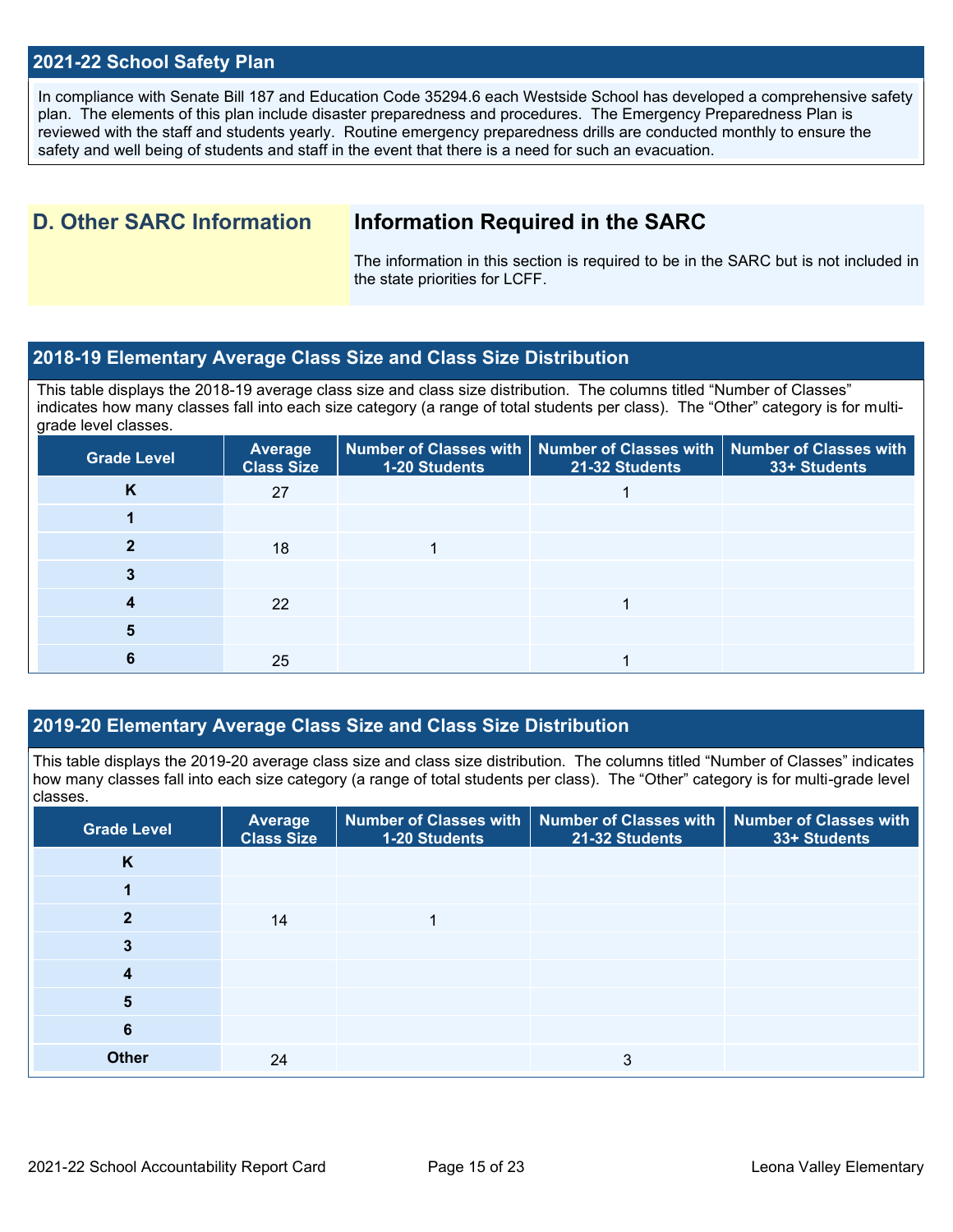## **2020-21 Elementary Average Class Size and Class Size Distribution**

This table displays the 2020-21 average class size and class size distribution. The columns titled "Number of Classes" indicates how many classes fall into each size category (a range of total students per class). The "Other" category is for multi-grade level classes.

| <b>Grade Level</b> | Average<br><b>Class Size</b> | 1-20 Students | Number of Classes with   Number of Classes with   Number of Classes with<br>21-32 Students | 33+ Students |
|--------------------|------------------------------|---------------|--------------------------------------------------------------------------------------------|--------------|
| K                  |                              |               |                                                                                            |              |
|                    |                              |               |                                                                                            |              |
| 2                  |                              |               |                                                                                            |              |
| 3                  |                              |               |                                                                                            |              |
| 4                  |                              |               |                                                                                            |              |
| 5                  |                              |               |                                                                                            |              |
| 6                  |                              |               |                                                                                            |              |
| <b>Other</b>       | 18                           | 3             |                                                                                            |              |

## **2020-21 Ratio of Pupils to Academic Counselor**

This table displays the ratio of pupils to Academic Counselor. One full time equivalent (FTE) equals one staff member working full time; one FTE could also represent two staff members who each work 50 percent of full time.

| <b>Title</b>                        | <b>Ratio</b> |
|-------------------------------------|--------------|
| <b>Pupils to Academic Counselor</b> | 108          |

## **2020-21 Student Support Services Staff**

This table displays the number of FTE support staff assigned to this school. One full time equivalent (FTE) equals one staff member working full time; one FTE could also represent two staff members who each work 50 percent of full time.

| <b>Title</b>                                                         | <b>Number of FTE Assigned to School</b> |
|----------------------------------------------------------------------|-----------------------------------------|
| <b>Counselor (Academic, Social/Behavioral or Career Development)</b> | 0.5                                     |
| Library Media Teacher (Librarian)                                    | 0                                       |
| Library Media Services Staff (Paraprofessional)                      | 0                                       |
| <b>Psychologist</b>                                                  | 0.1                                     |
| <b>Social Worker</b>                                                 | $\mathbf{0}$                            |
| <b>Nurse</b>                                                         | 0.1                                     |
| <b>Speech/Language/Hearing Specialist</b>                            | $\mathbf{0}$                            |
| <b>Resource Specialist (non-teaching)</b>                            | $\mathbf{0}$                            |
| <b>Other</b>                                                         | 0.8                                     |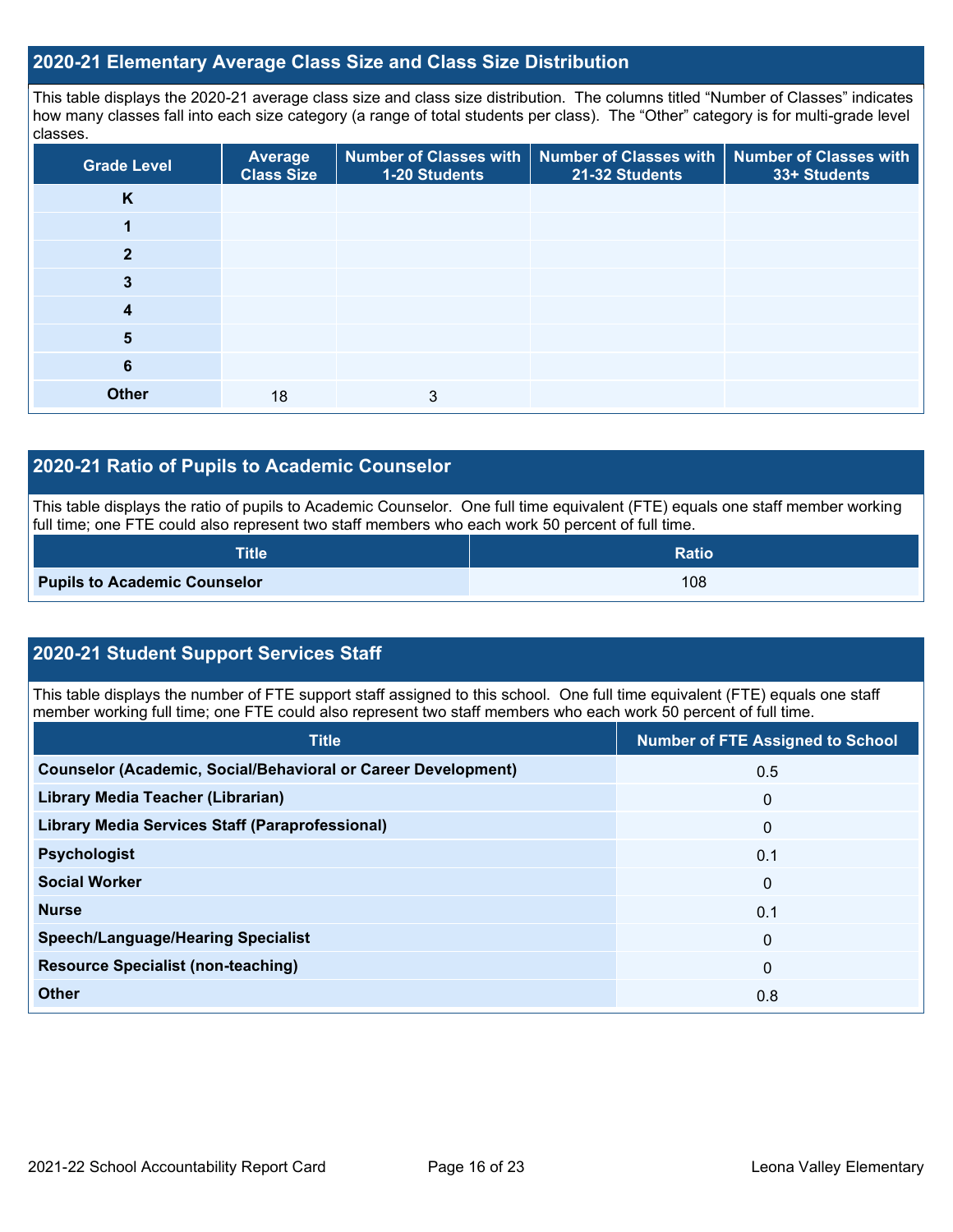## **2019-20 Expenditures Per Pupil and School Site Teacher Salaries**

This table displays the 2019-20 expenditures per pupil and average teach salary for this school. Cells with N/A values do not require data.

| <b>Level</b>                                         | <b>Total</b><br><b>Expenditures</b><br><b>Per Pupil</b> | <b>Expenditures</b><br><b>Per Pupil</b><br>(Restricted) | <b>Expenditures</b><br><b>Per Pupil</b><br>(Unrestricted) | <b>Average</b><br><b>Teacher</b><br><b>Salary</b> |
|------------------------------------------------------|---------------------------------------------------------|---------------------------------------------------------|-----------------------------------------------------------|---------------------------------------------------|
| <b>School Site</b>                                   | \$10,285                                                | \$2,896                                                 | \$7.389                                                   | \$65,992                                          |
| <b>District</b>                                      | N/A                                                     | N/A                                                     | \$7,389                                                   | \$80,090                                          |
| <b>Percent Difference - School Site and District</b> | N/A                                                     | N/A                                                     | 0.0                                                       | $-19.3$                                           |
| <b>State</b>                                         |                                                         |                                                         | \$8.444                                                   | \$85,863                                          |
| <b>Percent Difference - School Site and State</b>    | N/A                                                     | N/A                                                     | $-13.3$                                                   | $-26.2$                                           |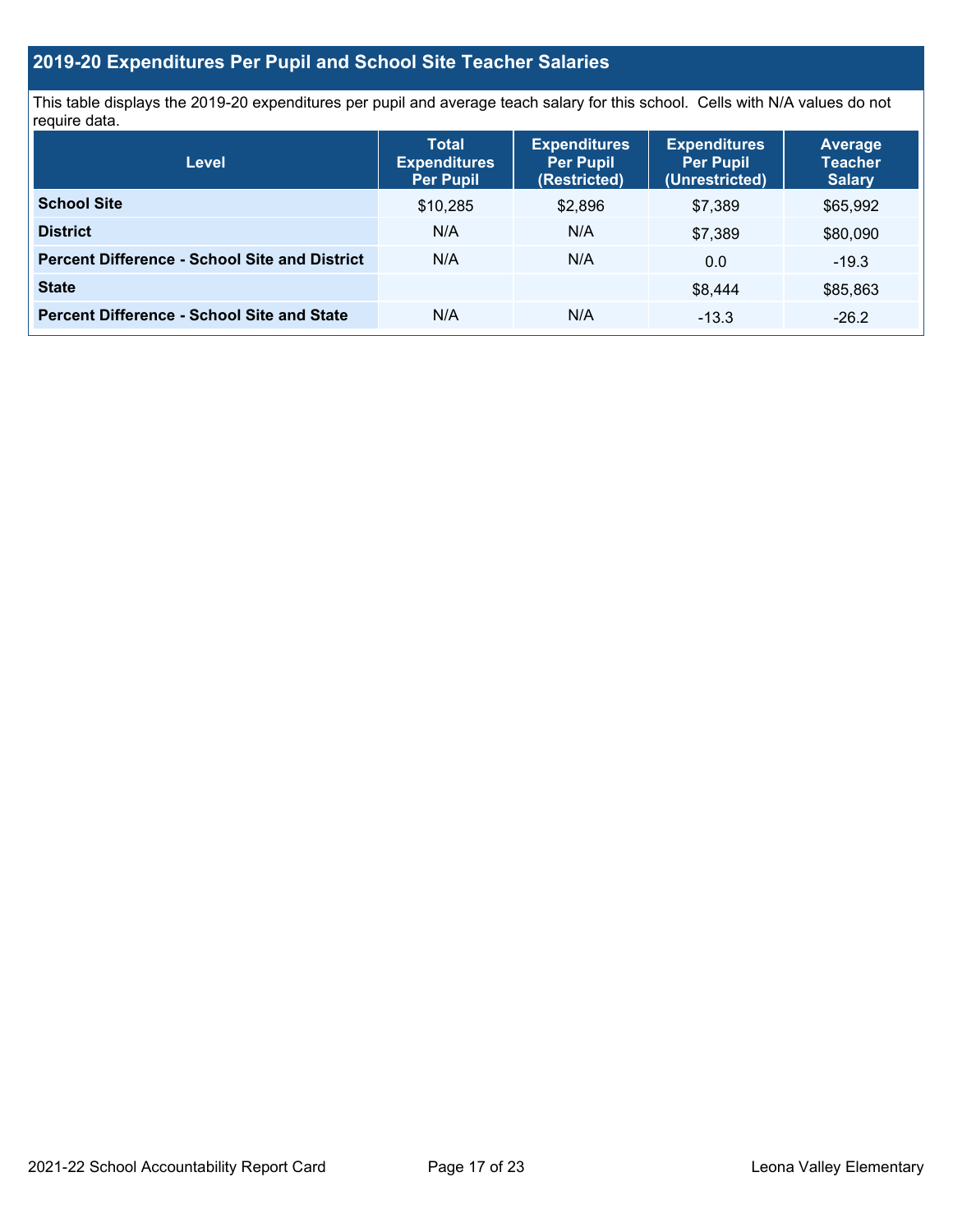## **2020-21 Types of Services Funded**

A range of academic and social emotional supports exist for Westside students, many of which are unique to individual school sites, tailored to meet the needs of the members of each school community. These supports are provided by counselors (district and/or community-based), school psychologists, school nurses, specialists in Speech/Language/Hearing, adaptive physical education teachers, or behavior specialists.

Student Study and Child Study Teams assist students experiencing academic and/or social emotional challenges, those with special needs, and with assessing eligibility for placement in special classes and/or recommending specialized services as needed. Special services and classes are offered for students with learning disabilities as well as other students with exceptional needs.

Ten counselors provide a range of support services for Westside students. Programs and services are developed and provided based on student data (such as referrals for threatening or self-harm behaviors, grades, and attendance) and the needs of the school site. The counseling program was developed using the Multi-Tiered Multi-Domain System of Support Framework (MTMDSS), which supports the components of the American School Counselor Association. As part of the comprehensive supports, all students receive Tier 1 lessons that focus on social/emotional development, attendance, and college and career readiness. Additionally, social-emotional and character development programs build upon the skills and habits of mind that are nurtured and developed in Leadership Development through Physical Education (LDTPE), Advancement Via Individual Determination (AVID), and Boys Town. Examples of counseling Tier 2 support programs may include specific groups for strong-willed students, students experiencing grief, coping skills for students exhibiting behaviors due to trauma or anxiety, and academic supports such as organization and time management. Counselors are also involved in community outreach and service clubs such as Student Ambassadors or Kindness Clubs. School counselors are assisted by a cadre of Campus Climate Assistants, trained paraprofessionals who provide social-emotional support and structure for students during more unstructured parts of the school day such as recess and lunch. Counselors and Educational Service staff members collaborate regularly with community agencies to facilitate alignment and coordination of resources and supports for students and their families. Additional services include referrals to School-Based Mental Health Services. These services are provided at all Westside school sites for eligible students.

Behavior specialists provide student and staff support for students needing intensive behavior support and/or intervention.

Several programs, designed to build students' emotional intelligence and capacity and to promote positive and proactive social decision making, reduce bullying, and build an inclusive culture continue to be implemented districtwide. Two of these are BoysTown (implemented in grades Kindergarten through 8) and Leadership Development through Physical Education for students.

NWEA Map Growth assessment system has been actively used across the district since the spring of 2018. NWEA Map Growth is a computer adaptive, standards-based diagnostic assessment designed to measure student achievement in the moment and growth over time. Teachers use this data to design instructional experiences tailored to build on areas that need support and to accelerate areas of academic strength for children. NWEA data informs district, site, and grade level Professional Learning Communities, yearlong planning, classroom instruction, and all tiered systems of support and intervention.

Academic interventions across the district and at varying school sites are provided for students working below standards may include:

- Academic tutoring, either before or after school, which may include frontloading of academic concepts and/or homework assistance.
- Learning Lab support during lunch hours.
- Classroom aides leveraged to support small group instruction.

Each school site has at least one bilingual assistant to support continual communication with parents of English learners. The bilingual assistants play a large role in the outreach to parents. They encourage participation in advisory groups, such as ELAC and DELAC, and arrange parent/teacher conferences. Bilingual assistants are able to provide translated services at IEP meetings, Child Study Team meetings, and parent/teacher conferences. Additionally, the bilingual assistants translate messages to parents including mass phone messages, emails, and flyers. Site bilingual assistants also continue to run parent outreach programs to support literacy, such as the Latino Literacy Project. Bilingual assistants provide ongoing support within the classroom to English learners.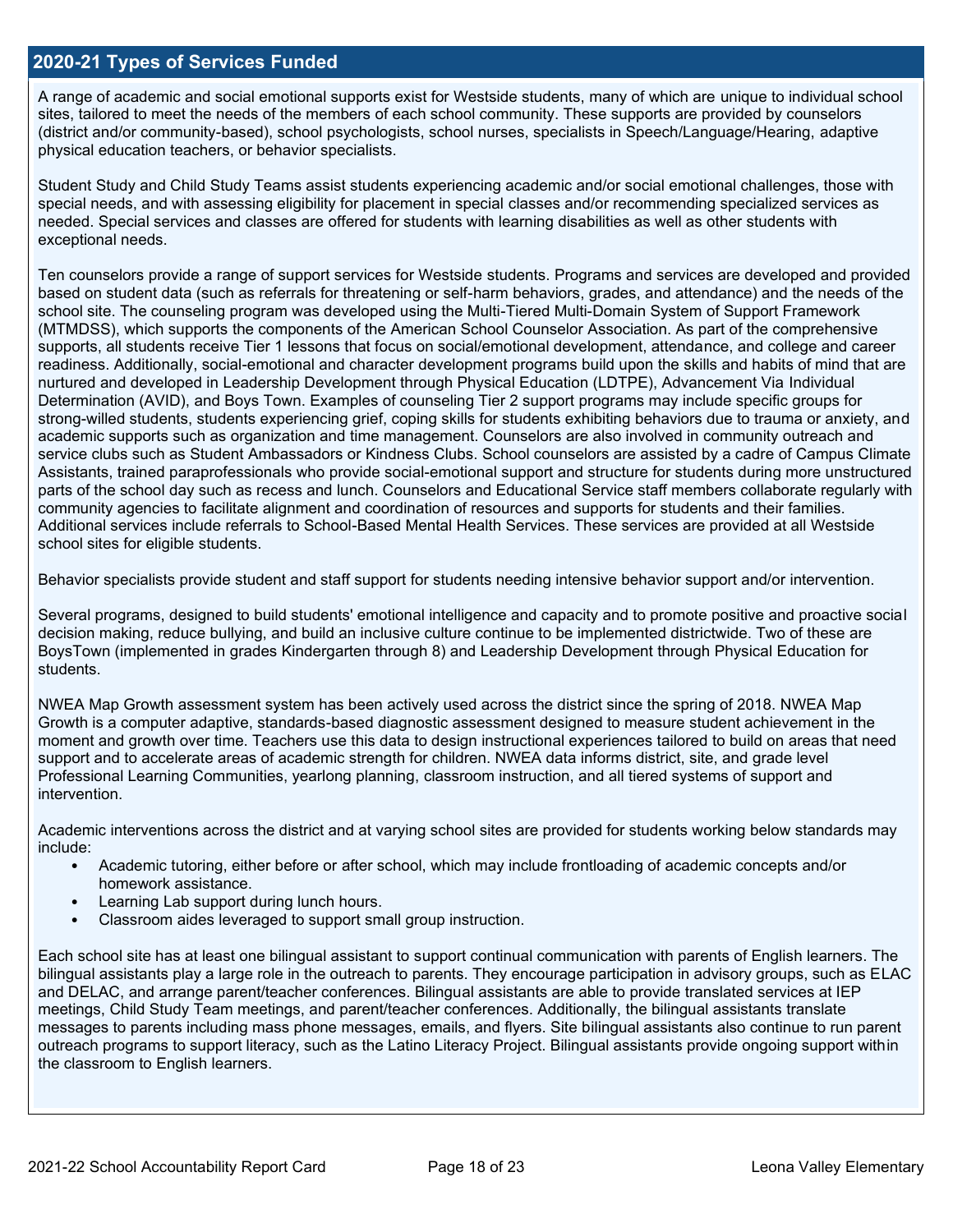## **2020-21 Types of Services Funded**

District bilingual assistants are responsible for notifying parents through required notifications, reclassifying English learners, and providing the state assessments (both the Initial ELPAC and Summative ELPAC).

When students enroll, English learners are placed into support classes at the middle school. These classes include instruction in designated ELD as well as content support.

New students, based on the Home Language Survey, that are awaiting the Initial ELPAC to determine English Language Acquisition Status, are presumed English learners until that assessment can be completed.

School supplies and backpacks are provided as needed to foster youth, students experiencing homelessness or financial hardships and are available for distribution at school sites. Assistance with transportation services is available through communication with the homeless liaison and/or foster liaison. These liaisons continue collaboration with local agencies, such as the LACOE Foster/Homeless Collaborative, Department of Mental Health, and local homeless shelters. English learners participate in the structured English Immersion program, which includes integrated and designated English Language Development.

## **2019-20 Teacher and Administrative Salaries**

This table displays the 2019-20 Teacher and Administrative salaries. For detailed information on salaries, see the CDE Certification Salaries & Benefits web page at [http://www.cde.ca.gov/ds/fd/cs/.](http://www.cde.ca.gov/ds/fd/cs/)

| Category                                             | <b>District</b><br><b>Amount</b> | <b>State Average</b><br>for Districts<br>in Same Category |
|------------------------------------------------------|----------------------------------|-----------------------------------------------------------|
| <b>Beginning Teacher Salary</b>                      | \$46,343                         | \$52,060                                                  |
| <b>Mid-Range Teacher Salary</b>                      | \$84,347                         | \$84,043                                                  |
| <b>Highest Teacher Salary</b>                        | \$109,179                        | \$107,043                                                 |
| <b>Average Principal Salary (Elementary)</b>         | \$131,432                        | \$133,582                                                 |
| <b>Average Principal Salary (Middle)</b>             | \$135,353                        | \$138,803                                                 |
| <b>Average Principal Salary (High)</b>               | \$0                              | \$133,845                                                 |
| <b>Superintendent Salary</b>                         | \$249,003                        | \$240,628                                                 |
| <b>Percent of Budget for Teacher Salaries</b>        | 35%                              | 35%                                                       |
| <b>Percent of Budget for Administrative Salaries</b> | 6%                               | 5%                                                        |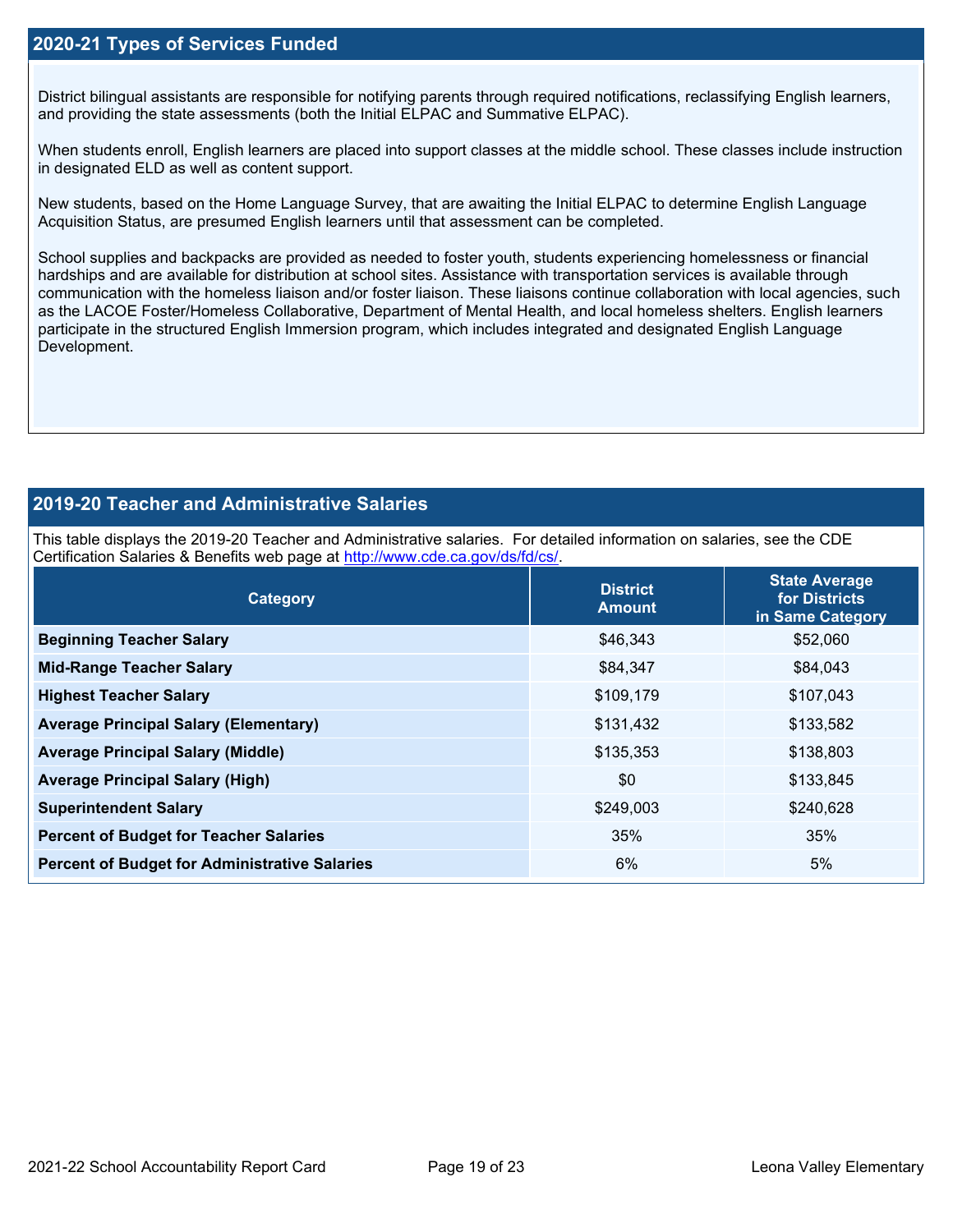### **Professional Development**

Professional development focusing on equity is conducted to address student group disproportionalities and equitable practices. Session workshops are delivered in a three part Enhancing Equity series for all employees throughout the District. Session topics include implicit bias, micro aggressions, vulnerable decision points, and strategies to build inclusive environments. The focus of this work is to support equitable and inclusive learning environments and work environments for our students and staff. Additional layered work tailored to the needs of the school sites may also include work in socialemotional learning programs such as Leadership Development Through Physical Education, Boys Town, Where Everyone Belongs, and Capturing Kids Hearts.

Leadership development Through Physical Education (LDTPE) is a supplemental curriculum to enhance current elementary physical education programming by teaching, developing, and practicing key Social Emotional Learning (SEL) skills. All PE teachers have participated in two full days of training, which include curriculum concepts, language, and skills and activities with a particular focus on building a positive and cohesive community of learners. This training focused on the implementation of techniques that build positive adult to student and student to student relationships resulting in atmospheres where all students can heal from elevated emotional stressors and embrace SEL skills to engage in learning.

Annually, professional development on suicide prevention to both certificated and classified staff members is conducted. Professional development is also provided to certificated staff on topics such as human trafficking, the impact of trauma, and the tiered supports embedded in the comprehensive counseling program.

Advancement Via Individual Determination (AVID) professional development is provided across the District. Professional development is tailored to the specific needs of the students on campus, and focuses on intentional strategies to support Writing, Inquiry, Collaboration, Organization, and Reading (WICOR). Strategies embedded during instruction support increased access to the core content and student engagement. Professional development is conducted at school sites and at AVID Summer Institute.

English Language Development (ELD) is a component of the Structured English Immersion program provided for English Learners. All certificated staff receive training on English Language Development, both integrated and designated. Professional development for certificated staff also includes work in the English Language Development standards, strategies to support English Learners, progress monitoring of English Learners, and targeted support for English Learners in all content areas.

Westside continues to partner with DNA Math to provide foundational training for making sense of mathematics for teaching. Three days of training focuses on digging deep into mathematical reasoning; exploring how to develop, select, and modify mathematics tasks; and learning to apply tasks, questions, and evidence (TQE).

Westside continues to annually sponsor supplemental professional development for certificated staff during Westside Institute offerings. The 2021-2022 Westside Institute summer participants took a focused look at the impact of COVID-19 on student academic achievement as well as its toll on the mental health of students, staff, parents, and community. Teachers participated in reviewing data surrounding learning loss as well as viewed A Trusted Space. A Trusted Space is a documentary-training film for educators on how to help mitigate the effects of the grief, trauma, anxiety and other emotional stressors that so many students, families, and staff feel as they return to in-person learning. The second portion of this year's institute was spent in a virtual training with Katie Novak on the foundations of Universal Design Learning (UDL) and the core components of a highly effective, school wide multi-tiered system of support.

Professional development addressing reading achievement is provided to certificated staff. Nearly 100 teachers, all site administrators, and every educational services director has completed or is currently completing an Online Elementary Reading Academy (OERA) hosted by the Consortium on Reading Excellence in Education. This series will provide certificated staff on best practices and evidence-based strategies to use during first instruction as well as targeted intervention.

The Westside Union School District New Teacher Support (NTS) team offers programs to clear both the administrative and teaching credentials for new hires.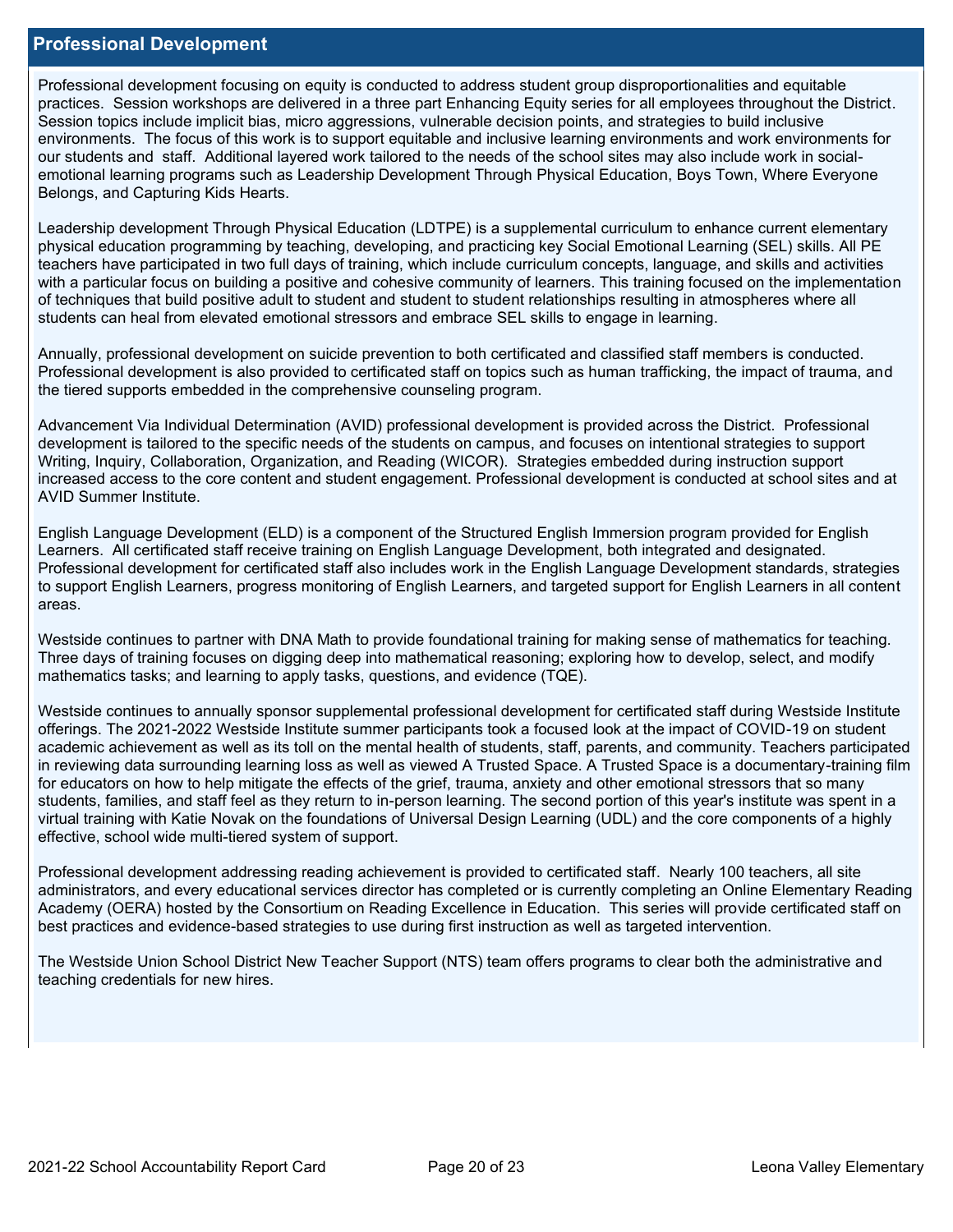The robust program for teachers consists of weekly meetings with a full-time release mentor. Each new teacher is provided with at least one hour of support per week. This includes support in the classroom, lesson planning, and working towards the achievement of an individualized goal based on the California Standards for the Teaching Profession (CSTP) that preassessments showed as an area of growth for the candidate. Each candidate works in collaboration with their mentor to set and work towards achieving this goal throughout the year. In addition, the NTS program offers candidates support in the form of professional development. Regularly occurring sessions include training on addressing the unique needs of student groups such as English Learners, using data to drive instruction, standards-based grading, the Individualized Educational Program (IEP) process, and classroom management.

The District's administrative program pairs new administrators with highly qualified coaches. These pairs meet for a total of at least 40 hours a year to work towards mastery of three self-developed goals based on the California Professional Standards for Educational Leaders (CPSEL). Additionally, candidates work with their coaches to complete at least 20 hours of professional development designed to further develop high standards of practice.

| This table displays the number of school days dedicated to staff development and continuous improvement. |     |    |                             |  |  |
|----------------------------------------------------------------------------------------------------------|-----|----|-----------------------------|--|--|
| <b>Subject</b>                                                                                           |     |    | 2019-20   2020-21   2021-22 |  |  |
| Number of school days dedicated to Staff Development and Continuous Improvement                          | -80 | 65 | 60                          |  |  |

# **Westside Union Elementary School District 2020-21 Local Accountability Report Card (LARC) Addendum**

## **Local Accountability Report Card (LARC) Addendum**

**2020-21 Local Accountability Report Card (LARC) Addendum Overview**



On July 14, 2021, the California State Board of Education (SBE) determined that the California Department of Education (CDE) will use the SARC as the mechanism to conduct a one-time data collection of the LEA-level aggregate test results of all school's local assessments administered during the 2020–2021 school year in order to meet the federal Every Students Succeeds Act (ESSA) reporting requirement for the Local Educational Agency Accountability Report Cards (LARCs).

Each local educational agency (LEA) is responsible for preparing and posting their annual LARC in accordance with the federal ESSA. As a courtesy, the CDE prepares and posts the LARCs on behalf of all LEAs.

Only for the 2020–2021 school year and the 2020–2021 LARCs, LEAs are required to report their aggregate local assessments test results at the LEA-level to the CDE by populating the tables below via the SARC. These data will be used to meet the LEAs' federal requirement for their LARCs. Note that it is the responsibility of the school and LEA to ensure that all student privacy and suppression rules are in place when reporting data in Tables 3 and 4 in the Addendum, as applicable.

The tables below are not part of the SBE approved 2020–2021 SARC template but rather are the mechanism by which these required data will be collected from LEAs.

For purposes of the LARC and the following tables, an LEA is defined as a school district, a county office of education, or a direct funded charter school.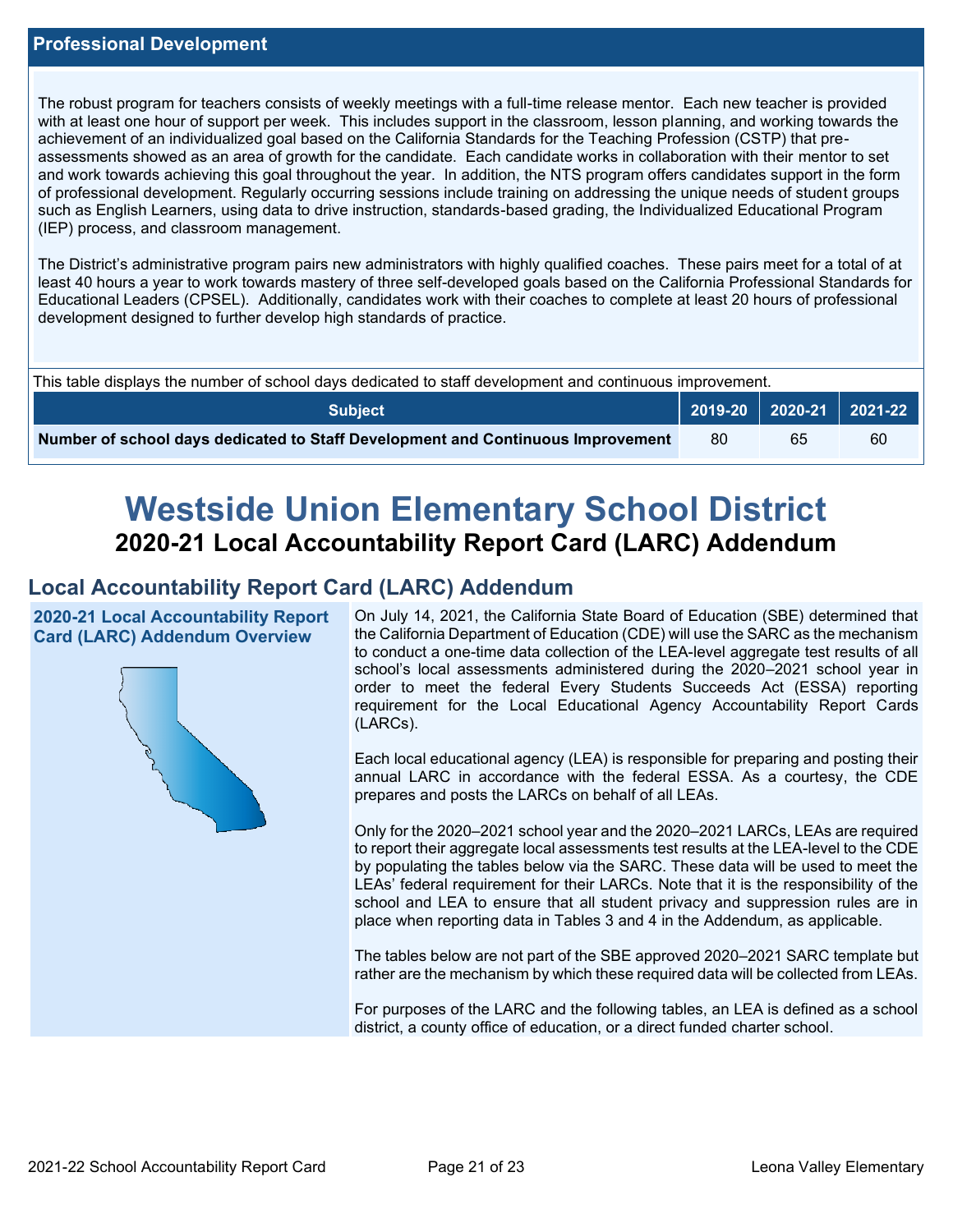| <b>2021-22 District Contact Information</b> |                                           |  |  |  |
|---------------------------------------------|-------------------------------------------|--|--|--|
| <b>District Name</b>                        | Westside Union Elementary School District |  |  |  |
| <b>Phone Number</b>                         | (661) 722-0716                            |  |  |  |
| Superintendent                              | Regina Rossall                            |  |  |  |
| <b>Email Address</b>                        | r.rossall@westside.k12.ca.us              |  |  |  |
| <b>District Website Address</b>             | www.westside.k12.ca.us                    |  |  |  |

## **2020-21 CAASPP Test Results in ELA by Student Group**

This table displays CAASPP test results in ELA by student group for students grades three through eight and grade eleven taking and completing a state-administered assessment. The CDE will populate this table for schools in cases where the school administered the CAASPP assessment. In cases where the school administered a local assessment instead of CAASPP, the CDE will populate this table with "NT" values, meaning this school did not test students using the CAASPP. See the local assessment(s) table for more information.

| <b>CAASPP</b><br><b>Student Groups</b>               | <b>CAASPP</b><br><b>Total</b><br><b>Enrollment</b> | <b>CAASPP</b><br><b>Number</b><br><b>Tested</b> | <b>CAASPP</b><br><b>Percent</b><br><b>Tested</b> | <b>CAASPP</b><br><b>Percent</b><br><b>Not Tested</b> | <b>CAASPP</b><br><b>Percent</b><br><b>Met or</b><br><b>Exceeded</b> |
|------------------------------------------------------|----------------------------------------------------|-------------------------------------------------|--------------------------------------------------|------------------------------------------------------|---------------------------------------------------------------------|
| <b>All Students</b>                                  | 6286                                               | 41                                              | 0.65                                             | 99.35                                                | 12.20                                                               |
| <b>Female</b>                                        | 3076                                               | 11                                              | 0.36                                             | 99.64                                                | 0.00                                                                |
| <b>Male</b>                                          | 3210                                               | 30                                              | 0.93                                             | 99.07                                                | 16.67                                                               |
| American Indian or Alaska Native                     | 13                                                 | $\mathbf 0$                                     | $\sim$ $\sim$                                    | 100.00                                               | --                                                                  |
| <b>Asian</b>                                         | 150                                                | $\pmb{0}$                                       | 0.00                                             | 100.00                                               |                                                                     |
| <b>Black or African American</b>                     | 678                                                | 8                                               | 1.18                                             | 98.82                                                | --                                                                  |
| <b>Filipino</b>                                      | 93                                                 | $\mathbf{1}$                                    | 1.08                                             | 98.92                                                | --                                                                  |
| <b>Hispanic or Latino</b>                            | 3173                                               | 17                                              | 0.54                                             | 99.46                                                | 5.88                                                                |
| <b>Native Hawaiian or Pacific Islander</b>           | --                                                 | $\overline{\phantom{a}}$                        | $\overline{\phantom{a}}$                         | $-$                                                  | $- -$                                                               |
| <b>Two or More Races</b>                             | 369                                                | $\mathbf{1}$                                    | 0.27                                             | 99.73                                                | --                                                                  |
| <b>White</b>                                         | 1805                                               | 14                                              | 0.78                                             | 99.22                                                | 21.43                                                               |
| <b>English Learners</b>                              | 374                                                | $\overline{2}$                                  | 0.53                                             | 99.47                                                | --                                                                  |
| <b>Foster Youth</b>                                  | 136                                                | 4                                               | 2.94                                             | 97.06                                                |                                                                     |
| <b>Homeless</b>                                      | 990                                                | $\overline{4}$                                  | 0.40                                             | 99.60                                                | --                                                                  |
| <b>Military</b>                                      | 43                                                 | $\mathbf 0$                                     | 0.00                                             | 100.00                                               | --                                                                  |
| <b>Socioeconomically Disadvantaged</b>               | 3228                                               | 26                                              | 0.81                                             | 99.19                                                | 7.69                                                                |
| <b>Students Receiving Migrant Education Services</b> | --                                                 | $\overline{\phantom{a}}$                        |                                                  | --                                                   | --                                                                  |
| <b>Students with Disabilities</b>                    | 906                                                | 41                                              | 4.53                                             | 95.47                                                | 12.20                                                               |